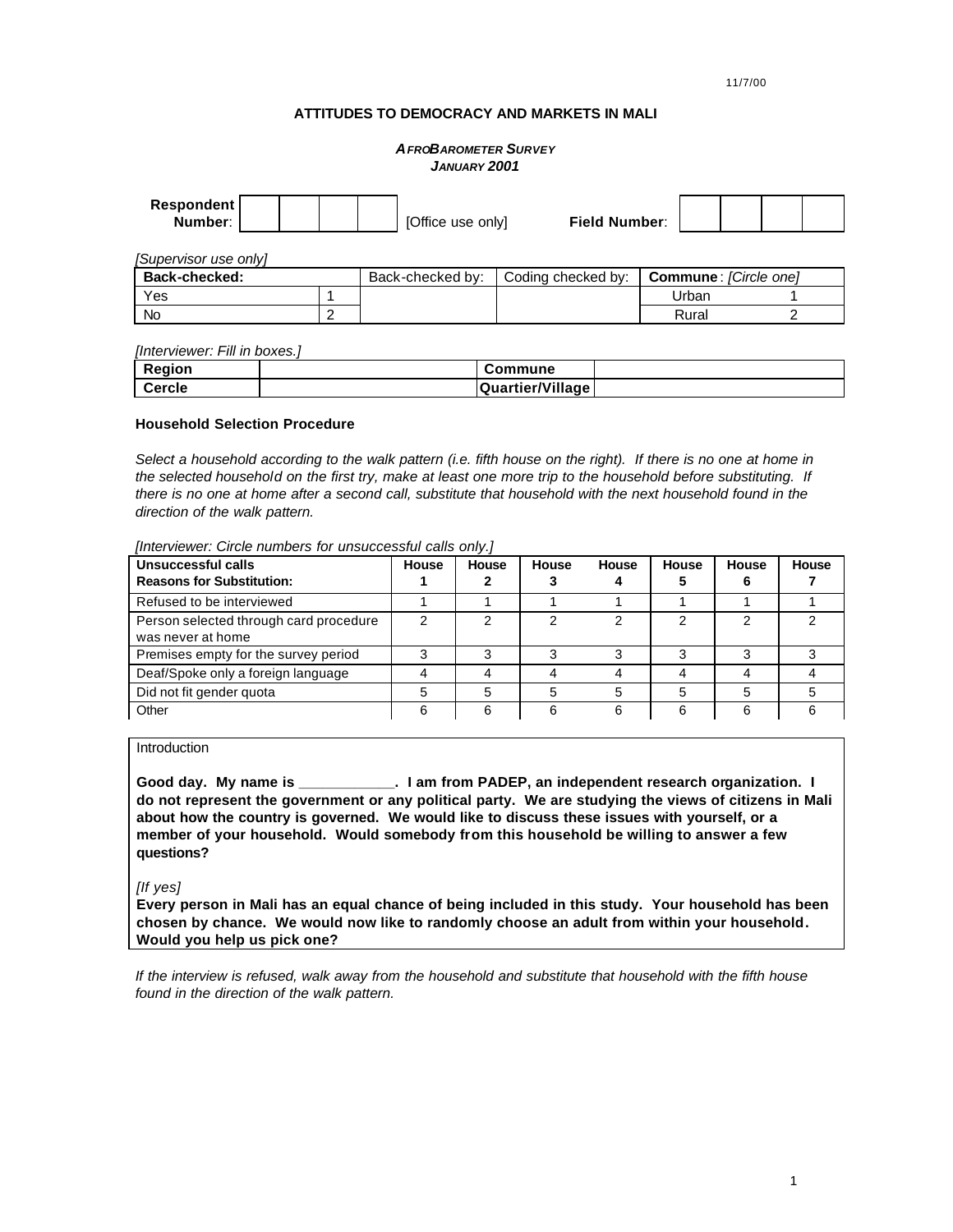## **Respondent Selection Procedure**

*[Interviewer: Circle the correct numbers.]*

|                                | Male | Female |
|--------------------------------|------|--------|
| Previous interview was with a: |      |        |
| This interview must be with a: |      |        |

## **Please tell me the first names of all Malian citizens who presently live in this household and who are over eighteen years old. Include yourself.**

*Determine whether they are male or female. If this interview must be with a female, list only women's names. If this interview must be with a male, list only men's names. List the first names only of all eligible household members 18 years or older, even those not presently at home but who will return to the house that evening.*

| <b>Women's Names</b> | <b>Men's Names</b> |
|----------------------|--------------------|
|                      |                    |
| ◠                    | c                  |
| っ                    | ◠                  |
|                      |                    |
| 5                    | 5                  |
| 6                    | 6                  |
|                      |                    |
| 8                    | 8                  |
| 9                    | 9                  |
| 10                   | 10                 |

**Please choose a card. The person who corresponds to the number chosen will be the person interviewed.**

*REMEMBER: Circle the number of the person selected. Interview the person whose name appears next to the selected number.*

**The person I need to speak to is** *[read in name]* **\_\_\_\_\_\_\_\_\_\_. Is this person presently at home?**

*If yes:* **May I please interview this person now?**

*If no:* **Will this person return here at any time today?**

*If no:* **Thank you very much. I will select another household.** *Substitute the next household on the walk pattern. (NOTE: YOU MUST SUBSTITUTE HOUSEHOLDS, NOT INDIVIDUALS.) If yes*: **Please tell this person that I will return for an interview at [insert convenient time].** *Make one return visit. If the randomly selected respondent is not present on your second visit, replace this household with the next house on the walk pattern.*

*If the selected respondent is not the same person that you first met, repeat Introduction:*

**Good day. My name is \_\_\_\_\_\_\_\_\_\_. I am from PADEP, an independent research organization. I do not represent the government or any political party. We are studying the views of citizens in Mali about how the country is governed. Your answers will be confidential. They will be put together with over 2000 other people we are talking to, to get an overall picture. It will be impossible to pick you out from what you say, so please feel free to tell us what you think. Are you willing to participate?**

| How many calls were made to the household where the interview actually took place? |  |  |                                               |  |
|------------------------------------------------------------------------------------|--|--|-----------------------------------------------|--|
| Date of interview <i>[Interviewer: Enter day and month]</i>                        |  |  | $\begin{array}{c c c c c} \hline \end{array}$ |  |
| Time interview started [Interviewer: Enter hour and minute, use 24 hr. clock]      |  |  |                                               |  |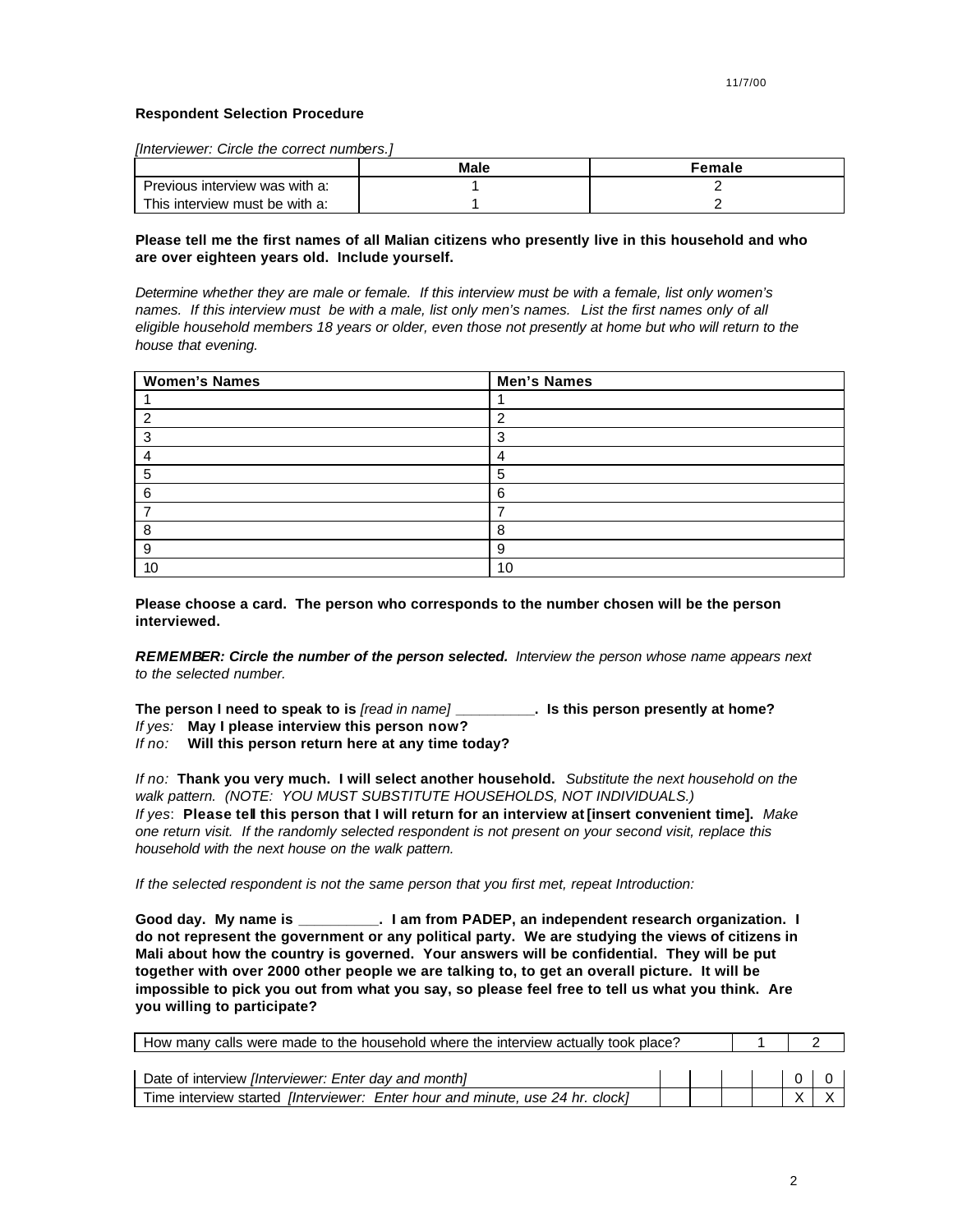# BEGIN INTERVIEW

**Let us start with a few questions about yourself.**

|                                                                    | Male | -emale |
|--------------------------------------------------------------------|------|--------|
| 1. [Do not read out] Interviewer: What is the respondent's gender? |      |        |

|                                       | <b>Nc</b> | Yes |
|---------------------------------------|-----------|-----|
| 2. Are you the head of the household? |           |     |

| 3. EITHER How old were you at your last birthday?<br>OR [If respondent cannot answer] In which year were you born? |    |
|--------------------------------------------------------------------------------------------------------------------|----|
| [EITHER: Write in age]                                                                                             |    |
| [OR: Write in year born]                                                                                           |    |
| Could not determine age <i>[Enter 999 for "Don+ Know"</i> ]                                                        |    |
| Age [Office use only]                                                                                              | РC |

| 4. What is your home language? |    |              |    |
|--------------------------------|----|--------------|----|
| Bambara                        | 01 | <b>Boso</b>  | 10 |
| Fulfulde                       | 02 | Kasonke      | 11 |
| Senufo                         | 03 | Arabic       | 12 |
| Soninke                        | 04 | <b>Dungo</b> | 13 |
| Malinke                        | 05 | Jula         | 14 |
| Songhai                        | 06 | Fuuta Jalon  | 15 |
| Dogon                          | 07 | Tadaksahak   | 16 |
| Tamasheq                       | 08 | Other        | 17 |
| <b>Bomu</b>                    | 09 |              |    |

| 5. What is your religion, if any?    |   |  |  |
|--------------------------------------|---|--|--|
| None                                 |   |  |  |
| <b>Islam</b>                         |   |  |  |
| Catholic                             |   |  |  |
| Protestant (mainstream)              |   |  |  |
| Protestant (evangelical/pentecostal) |   |  |  |
| African independent church           |   |  |  |
| Traditional religion                 | 6 |  |  |
| Other                                |   |  |  |

| 6. How much education have you had?                  |    |  |  |  |
|------------------------------------------------------|----|--|--|--|
| No formal schooling                                  | 00 |  |  |  |
| Informal schooling (including Koranic) only          | 01 |  |  |  |
| Some primary schooling                               | 02 |  |  |  |
| Primary school completed                             | 03 |  |  |  |
| Some secondary school                                | 04 |  |  |  |
| Secondary school completed                           | 05 |  |  |  |
| Post-secondary qualifications, other than university | 06 |  |  |  |
| Some university, college                             | 07 |  |  |  |
| University, college completed                        | 08 |  |  |  |
| Post-graduate                                        | 09 |  |  |  |
| Dont know <i>[Do not read]</i>                       | 10 |  |  |  |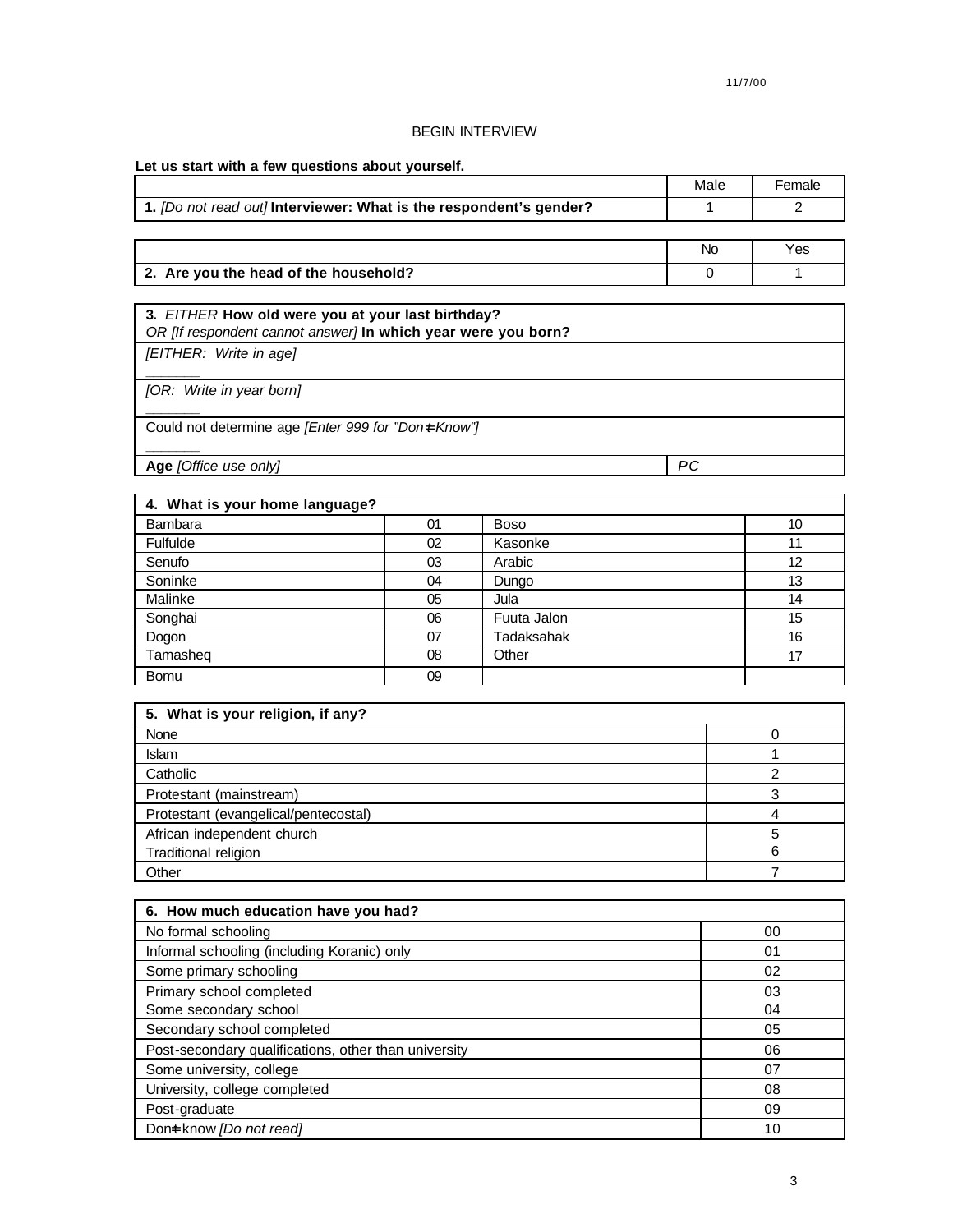| 7. What is your main occupation? |                 |                                    |           |    |  |
|----------------------------------|-----------------|------------------------------------|-----------|----|--|
| Unemployed                       | 00              | Teacher                            |           | 09 |  |
| Farmer/fisherman                 | 01              | Government Worker                  |           | 10 |  |
| <b>Informal Marketeer</b>        | 02              | <b>NGO Worker</b>                  | 11        |    |  |
| <b>Businessperson</b>            | 03              | Professional                       |           |    |  |
| <b>Clerical Worker</b>           | 04<br>Retired   |                                    | 13        |    |  |
| Artisan                          | Housewife<br>05 |                                    | 14        |    |  |
| Domestic Worker<br>06<br>Student |                 |                                    | 15        |    |  |
| Miner                            | 07              | Other [Interviewer: Specify below] | <b>PC</b> |    |  |
| <b>Technical Worker</b>          | 08              |                                    |           |    |  |

| 8. Considering ALL your economic activities (that is, your main occupation plus | No. | Yes |
|---------------------------------------------------------------------------------|-----|-----|
| other things you do to earn money), do you currently: [ask for each item].      |     |     |
| A. buy and sell goods?                                                          |     |     |
| B. sell your skills or services to other people?                                |     |     |
| C. employ other people to work for you?                                         |     |     |
| D. operate a bank or savings account?                                           |     |     |
| E. owe money that you have borrowed for business purposes?                      |     |     |

**9. Over the past year, how often, if ever, have you gone without:** *[Interviewer: if "never" to Qs.9A-F, circle 9 for "not applicable" for Qs. 10A-F and go to Q.11]*

|                                       | Never | Occasionally | Frequently | Always |
|---------------------------------------|-------|--------------|------------|--------|
| A. Food for your family?              |       |              |            |        |
| B. Water for domestic use?            |       |              |            |        |
| C. Schooling for children?            |       |              |            |        |
| D. Medical treatment for your family? |       |              |            |        |
| E. Electricity in your home?          |       |              |            |        |
| F. A cash income?                     |       |              |            |        |

| 10. To whom do you usually turn when you are unable to get: [Prompt if necessary] |     |  |                    |           |           |                |            |
|-----------------------------------------------------------------------------------|-----|--|--------------------|-----------|-----------|----------------|------------|
|                                                                                   | No- |  | Family   Community | Market    | Govet     | <b>Illicit</b> | <b>Not</b> |
|                                                                                   | one |  | group              | provision | provision | provision      | applicable |
| A. Food for your family?                                                          | 0   |  |                    |           |           |                |            |
| B. Water for domestic use?                                                        |     |  |                    |           |           |                |            |
| C. Schooling for children?                                                        |     |  |                    |           |           | 5              |            |
| D. Medical treatment?                                                             |     |  |                    |           |           | 5              |            |
| E. Electricity in your home?                                                      |     |  |                    |           |           | 5              |            |
| F. A cash income?                                                                 |     |  |                    |           |           |                |            |

| 11. If you needed to, could you borrow as much as a week' s living expenses from: |            |          |          |            |            |  |
|-----------------------------------------------------------------------------------|------------|----------|----------|------------|------------|--|
|                                                                                   | Definitely | Probably | Probably | Definitely | Don't Know |  |
|                                                                                   |            |          | not      | not        |            |  |
| A. A bank?                                                                        |            |          |          |            |            |  |
| B. A community group?                                                             |            |          |          |            |            |  |
| C. A friend or relative?                                                          |            |          |          |            |            |  |

| 12. If you became seriously ill and needed some help at home, is there anyone you could count on |
|--------------------------------------------------------------------------------------------------|
| for help?                                                                                        |

|                         | Definitely | Probably | Probably<br>not | Definitely<br>not | Don't Know |
|-------------------------|------------|----------|-----------------|-------------------|------------|
| A. In your family?      |            |          |                 |                   |            |
| B. Outside your family? |            |          |                 |                   |            |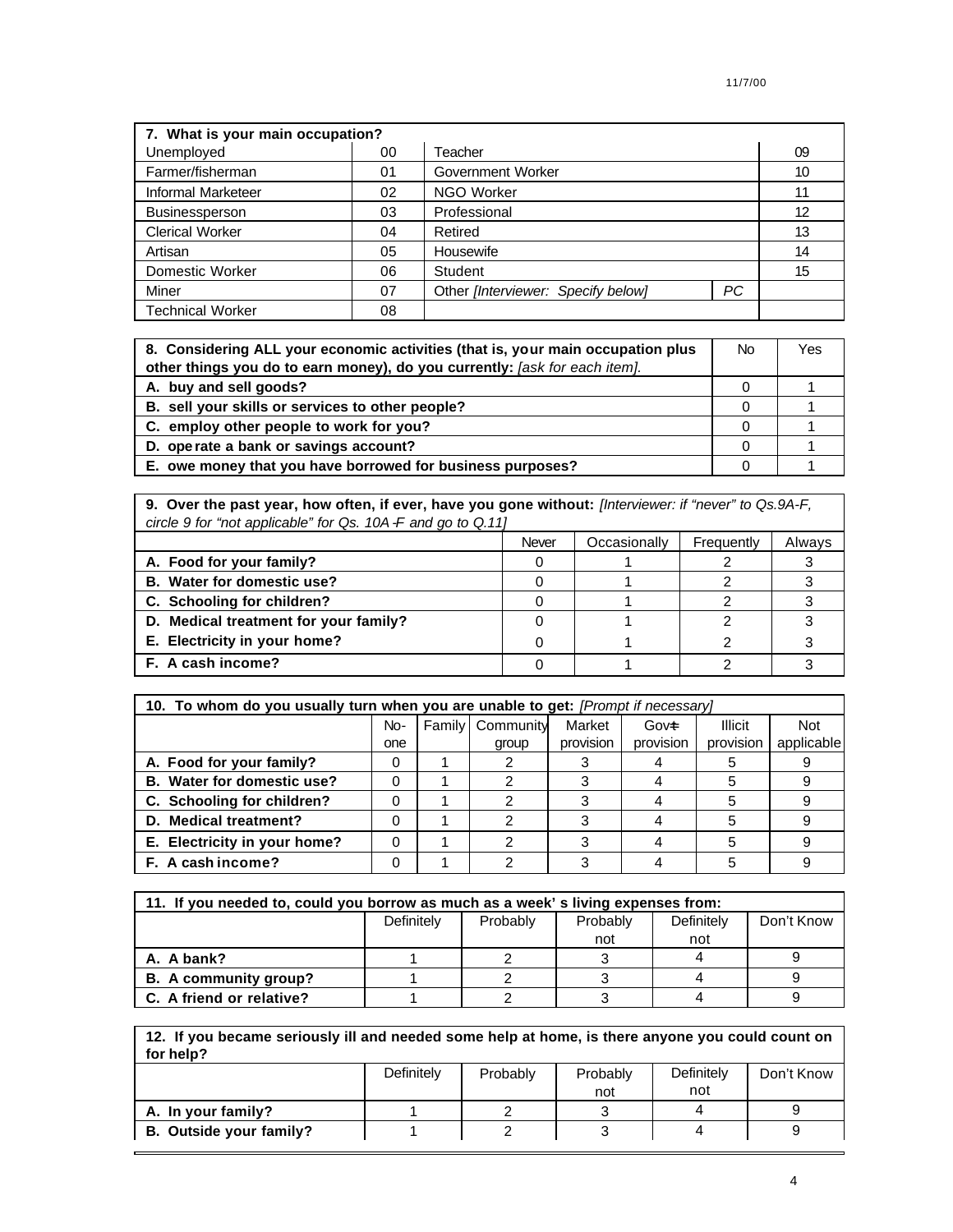| 13. How satisfied are you with:                |            |           |           |           |  |  |
|------------------------------------------------|------------|-----------|-----------|-----------|--|--|
|                                                | Not at all | Not verv  | Somewhat  | Verv      |  |  |
| [Interviewer: Probe for strength of opinion]   | satisfied  | satisfied | satisfied | satisfied |  |  |
| A. your own living conditions today?           |            |           |           |           |  |  |
| B. the condition of the Malian economy today?  |            |           |           |           |  |  |
| C. the general situation in the country today? |            |           |           |           |  |  |

# **14. Would you say that your own living conditions are worse, the same, or better than other Malians?**

*[Interviewer: Probe for strength of opinion]*

| Much worse              |  |
|-------------------------|--|
| Worse                   |  |
| About the same          |  |
| <b>Better</b>           |  |
| Much better             |  |
| Dont know [Do not read] |  |
|                         |  |

| 15. When you look at your life today, how satisfied do you feel compared with one year ago? |   |  |  |
|---------------------------------------------------------------------------------------------|---|--|--|
| Much less satisfied                                                                         |   |  |  |
| Slightly less satisfied                                                                     |   |  |  |
| About the same                                                                              |   |  |  |
| Slightly more satisfied                                                                     |   |  |  |
| Much more satisfied                                                                         |   |  |  |
| Dont know [Do not read]                                                                     | 9 |  |  |

| 16. When you look forward at your life's prospects, how satisfied do you expect to be in one year's<br>time? |  |  |  |
|--------------------------------------------------------------------------------------------------------------|--|--|--|
| Much less satisfied                                                                                          |  |  |  |
| Slightly less satisfied                                                                                      |  |  |  |
| About the same                                                                                               |  |  |  |
| Slightly more satisfied                                                                                      |  |  |  |
| Much more satisfied                                                                                          |  |  |  |
| Dont know <i>[Do not read]</i>                                                                               |  |  |  |

| 17. In your opinion, who is most responsible for the current economic conditions in Mali? |    |   |  |  |
|-------------------------------------------------------------------------------------------|----|---|--|--|
| The previous government                                                                   |    |   |  |  |
| The current government                                                                    |    |   |  |  |
| The IMF/World Bank                                                                        |    |   |  |  |
| We, the people                                                                            |    |   |  |  |
| Structural Adjustment Programme                                                           |    | 5 |  |  |
| Internal opposition forces                                                                |    |   |  |  |
| International economic forces                                                             |    |   |  |  |
| Other [Specify]                                                                           | PС |   |  |  |
| Dont know [Do not read]                                                                   |    |   |  |  |

| 18. In your view, what are the most important problems facing: |           |  |
|----------------------------------------------------------------|-----------|--|
| [Accept up to tthree responses for each question.]             |           |  |
| A. you personally?                                             |           |  |
| (1)                                                            | PС        |  |
| (2)                                                            | РC        |  |
| (3)                                                            | <b>PC</b> |  |
| B. the country, which government should address?               |           |  |
| (1)                                                            | PС        |  |
| (2)                                                            | PС        |  |
| (3)                                                            | PС        |  |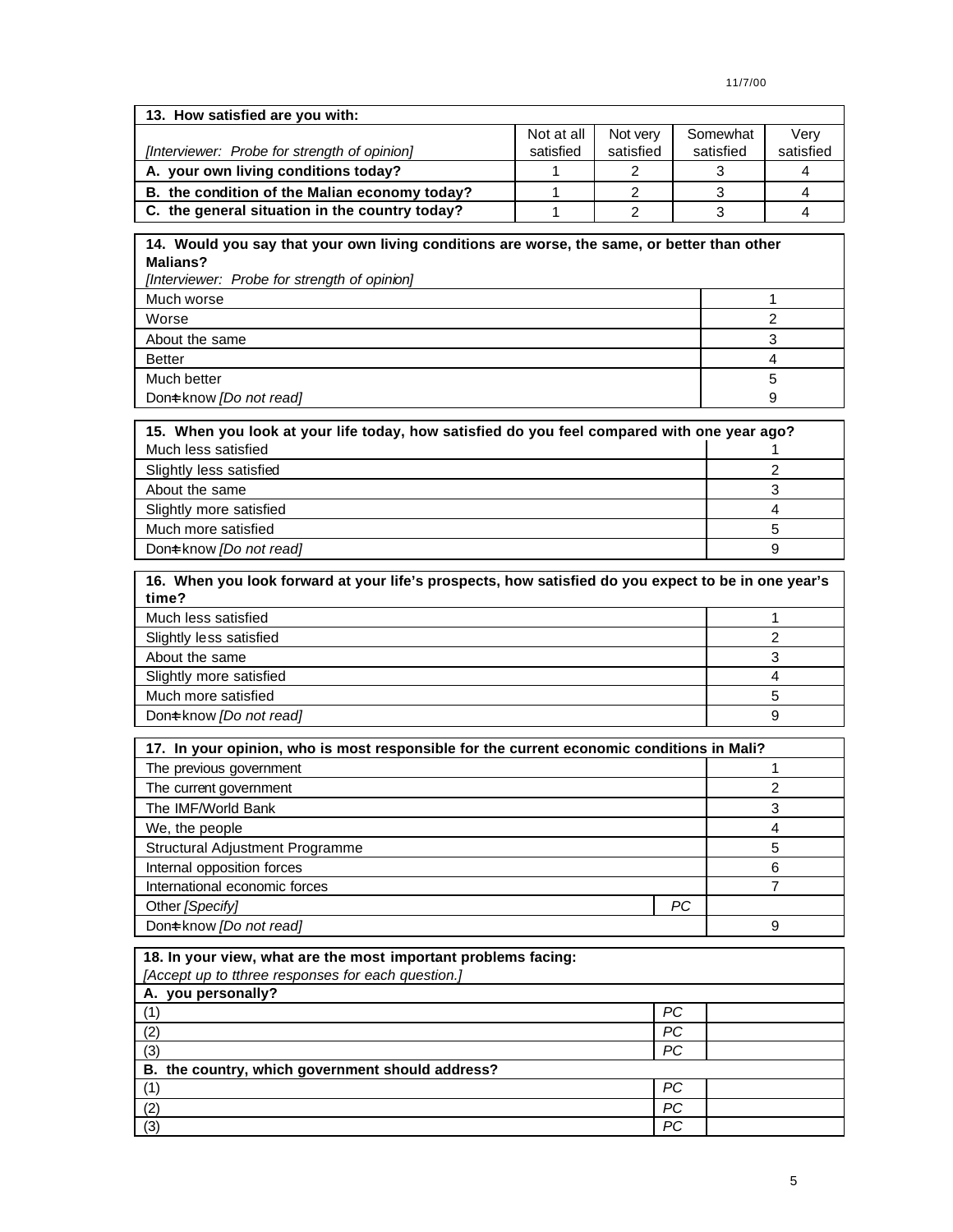| 19. How well would you say the current government is handling the following problems? |       |                |        |      |         |  |  |
|---------------------------------------------------------------------------------------|-------|----------------|--------|------|---------|--|--|
|                                                                                       | Very  | Fairly         | Fairly | Very | DK.     |  |  |
|                                                                                       | Badly | Badly          | Well   | Well | [Do not |  |  |
|                                                                                       |       |                |        |      | readl   |  |  |
| A. Creating jobs                                                                      |       | $\mathcal{P}$  | 3      | 4    | 9       |  |  |
| <b>B.</b> Keeping prices low                                                          |       | $\mathcal{P}$  | 3      | 4    | 9       |  |  |
| C. Narrowing income gaps between rich and                                             |       | $\mathcal{P}$  | 3      | 4    | 9       |  |  |
| poor                                                                                  |       |                |        |      |         |  |  |
| D. Reducing crime                                                                     |       | $\mathcal{P}$  | 3      | 4    | 9       |  |  |
| E. Addressing educational needs                                                       |       | 2              | 3      | 4    | 9       |  |  |
| F. Improving health services                                                          |       | $\overline{2}$ | 3      | 4    | 9       |  |  |
| G. Assuring that all Malians have enough to eat                                       |       | $\mathcal{P}$  | 3      | 4    | 9       |  |  |
| H. Preventing the spread of AIDS                                                      |       | 2              | 3      | 4    | 9       |  |  |
| <b>Alleviating poverty</b><br>Ъ.                                                      |       | 2              | 3      | 4    | 9       |  |  |
| Fighting corruption in government                                                     |       | $\overline{2}$ | 3      | 4    | 9       |  |  |

| 20. What is your overall assessment of the performance of the current government? |  |  |  |  |
|-----------------------------------------------------------------------------------|--|--|--|--|
| Very bad                                                                          |  |  |  |  |
| <b>Bad</b>                                                                        |  |  |  |  |
| Neither bad nor good                                                              |  |  |  |  |
| Good                                                                              |  |  |  |  |
| Very good                                                                         |  |  |  |  |
| Dont know <i>[Do not read]</i>                                                    |  |  |  |  |

| 21. How long do you think it will take: [Ask for each item] |        |        |        |           |       |         |
|-------------------------------------------------------------|--------|--------|--------|-----------|-------|---------|
|                                                             | Within | Within | Within | More than | Never | DK.     |
|                                                             | two    | four   | eight  | eight     |       | [Do not |
|                                                             | vears  | vears  | vears  | vears     |       | read]   |
| A. before the government fulfills the                       |        | 2      | 3      | 4         | 5     |         |
| promises it has made?                                       |        |        |        |           |       |         |
| B. before your own living standards                         |        | 2      | 3      | 4         | 5     | 9       |
| meet your expectations?                                     |        |        |        |           |       |         |

| 22. How often do you get news from: |       |           |        |        |         |           |         |
|-------------------------------------|-------|-----------|--------|--------|---------|-----------|---------|
|                                     | Never | Less than | About  | About  | Several | Every day | DK      |
|                                     |       | once a    | once a | once a | times a |           | [Do not |
|                                     |       | month     | month  | week   | week    |           | read]   |
| A. The radio?                       |       |           |        |        |         |           |         |
| <b>B.</b> Television?               |       |           |        |        |         |           |         |
| C. Newspapers?                      |       |           |        |        |         |           |         |

| 23. How interested are you in politics and government? |  |
|--------------------------------------------------------|--|
| Not interested                                         |  |
| Somewhat interested                                    |  |
| Very interested                                        |  |
| Dont know <i>[Do not read]</i>                         |  |

| 24. How often do you discuss politics and government with other people? |  |  |  |  |
|-------------------------------------------------------------------------|--|--|--|--|
| Never                                                                   |  |  |  |  |
| Sometimes                                                               |  |  |  |  |
| Often                                                                   |  |  |  |  |
| Dont know [Do not read]                                                 |  |  |  |  |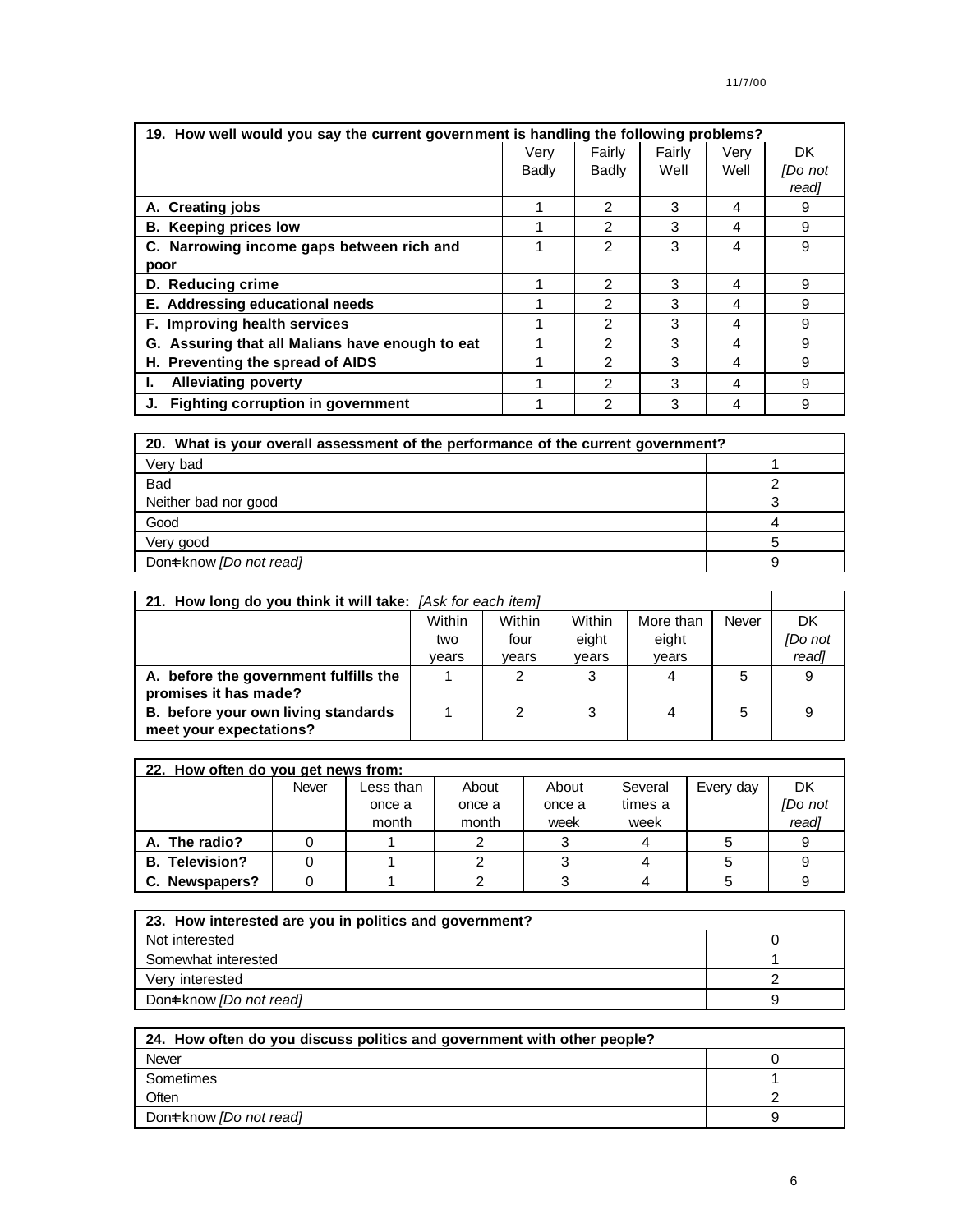| 25A. Can you tell me the name of the Mayor of the Council in this area? |    |                         |  |  |  |
|-------------------------------------------------------------------------|----|-------------------------|--|--|--|
|                                                                         |    | Incorrect               |  |  |  |
|                                                                         | PС | Correct                 |  |  |  |
| [Interviewer: Write in name given]                                      |    | Dont know [Do not read] |  |  |  |

| 25B. Can you tell me the name of the Deputy for this commune? |    |                         |  |  |  |
|---------------------------------------------------------------|----|-------------------------|--|--|--|
|                                                               | PС | Incorrect               |  |  |  |
|                                                               |    | Correct                 |  |  |  |
| [Interviewer: Write in name given]                            |    | Dont know [Do not read] |  |  |  |

| 25C. Can you tell me the name of the Governor of this region? |    |                         |  |  |
|---------------------------------------------------------------|----|-------------------------|--|--|
|                                                               |    | Incorrect               |  |  |
| [Interviewer: Write in name given]                            | РC | Correct                 |  |  |
|                                                               |    | Dont know [Do not read] |  |  |

| 25D. Can you tell me the name of the Minister of Finance? |    |                         |  |  |  |
|-----------------------------------------------------------|----|-------------------------|--|--|--|
|                                                           |    | Incorrect               |  |  |  |
|                                                           | PС | Correct                 |  |  |  |
| [Interviewer: Write in name given]                        |    | Dont know [Do not read] |  |  |  |

| 25E. Can you tell me the name of the President of the National Assembly? |    |                                |   |  |  |
|--------------------------------------------------------------------------|----|--------------------------------|---|--|--|
|                                                                          |    | Incorrect                      |   |  |  |
|                                                                          | PС | Correct                        |   |  |  |
| [Interviewer: Write in name given]                                       |    | Dont know <i>[Do not read]</i> | a |  |  |

**26. Now I am going to read out a list of voluntary organizations. For each one, could you tell me whether you are an official leader, an active member, an inactive member or not a member of that type of organization?**

|                                                   | Official | Active | Inactive | Not a  |
|---------------------------------------------------|----------|--------|----------|--------|
|                                                   | Leader   | Member | Member   | Member |
| A. A religious organization (e.g. church, mosque) |          |        |          |        |
| B. Sport or recreation organization               |          | 2      |          |        |
| C. Educational organization (e.g. PTA)            | 3        | 2      |          |        |
| D. Trade union/farmers organization               | 3        | 2      |          |        |
| E. Professional or business association           | 3        | 2      |          |        |
| F. Community development association              | 3        | っ      |          |        |
| G. Women's organization                           |          |        |          |        |
| H. Pro-democracy or human rights organization     | 3        | 2      |          |        |
| I. Environmental association                      | 3        | 2      |          |        |
| K. Other (Specify)                                | 3        | 2      |          |        |

**I am now going to give you several pairs of statements. Please tell me which one you agree with most. Choose Statement A or Statement B.** *[Interviewer: Probe: ADo you agree strongly or just somewhat?@]*

| 27.                                                                                                     | Agree    | Agree    |
|---------------------------------------------------------------------------------------------------------|----------|----------|
|                                                                                                         | Somewhat | Strongly |
| A: In discussions about politics with friends and neighbors, I can influence<br>the opinions of others. | っ        |          |
| B: As far as politics are concerned, friends and neighbors do not listen to                             | 3        |          |
| me.                                                                                                     |          |          |
| Do not agree with either <i>[Do not read]</i>                                                           |          |          |
| Dont know [Do not read]                                                                                 | 9        |          |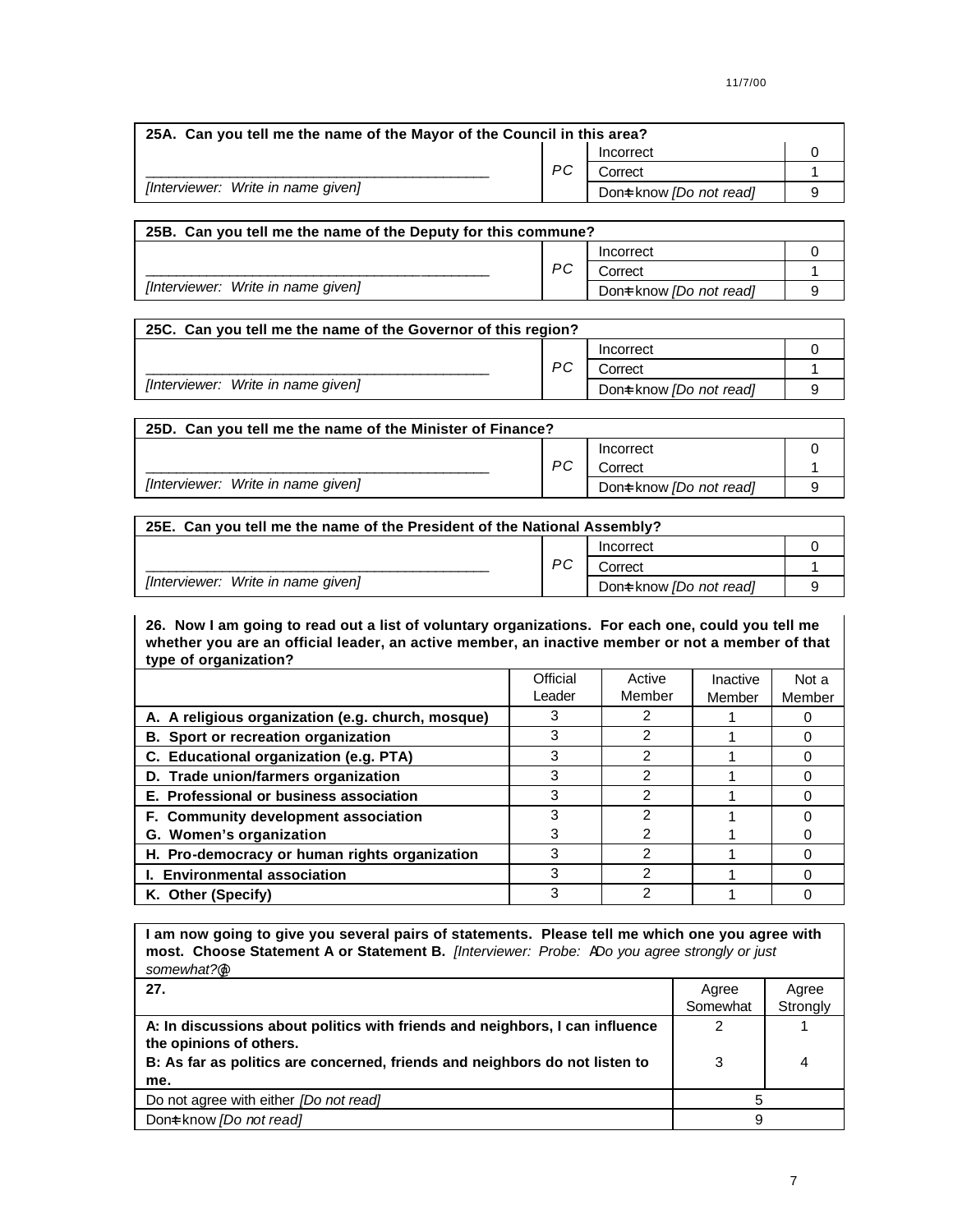| 28.                                                               | Agree    | Agree    |
|-------------------------------------------------------------------|----------|----------|
|                                                                   | Somewhat | Strongly |
| A: The way the government operates sometimes seems so complicated |          |          |
| that I cannot really understand what is going on.                 |          |          |
| B: I can usually understand the way that government works.        |          |          |
| Do not agree with either <i>[Do not read]</i>                     |          |          |
| Dont know [Do not read]                                           |          |          |

| 29.                                                                                                     | Agree<br>Somewhat | Agree<br>Strongly |
|---------------------------------------------------------------------------------------------------------|-------------------|-------------------|
| A: As a community, we are generally able to make our elected<br>representatives listen to our problems. |                   |                   |
| B: We are usually unable to make our elected representatives listen to<br>us.                           |                   |                   |
| Do not agree with either <i>[Do not read]</i>                                                           |                   |                   |
| Dont know [Do not read]                                                                                 | 9                 |                   |

| 30.                                                                     | Agree<br>Somewhat | Agree<br>Strongly |
|-------------------------------------------------------------------------|-------------------|-------------------|
| A: In Mali today, there is not enough respect for authority.            |                   |                   |
| B: We Malians should be more active in questioning the authority of our |                   |                   |
| leaders.                                                                |                   |                   |
| Do not agree with either <i>[Do not read]</i>                           |                   |                   |
| Dont know [Do not read]                                                 | 9                 |                   |

| 31. What, if anything, does "democracy" mean to you?<br>[Interviewer: Prompt if necessary: "When you hear the word "democracy", what is the first thing<br>that comes to your mind?"] [Interviewer: record answer in French] | PC. |
|------------------------------------------------------------------------------------------------------------------------------------------------------------------------------------------------------------------------------|-----|
| (a)                                                                                                                                                                                                                          |     |
| (b)                                                                                                                                                                                                                          |     |
| (c)                                                                                                                                                                                                                          |     |

**32. People associate democracy with many different meanings such as the ones I will mention now. In order for a society to be called democratic, how important is each of these:** *[Probe for strength of opinion]*

|                                                | Very<br>Important | Important | Not Very<br>Important | Not At All<br>Important | DК<br>[Do not read] |
|------------------------------------------------|-------------------|-----------|-----------------------|-------------------------|---------------------|
| A. The majority rules                          |                   | っ         |                       |                         |                     |
| B. Anyone is free to criticize the government  |                   |           | 3                     | 4                       | 9                   |
| C. Elections are held regularly                |                   | 2         | 3                     | 4                       | 9                   |
| D. At least two political parties compete with |                   | 2         | 3                     | 4                       | 9                   |
| each other                                     |                   |           |                       |                         |                     |
| E. Everyone enjoys basic necessities like      |                   | 2         | 3                     | 4                       | 9                   |
| shelter, food and water                        |                   |           |                       |                         |                     |
| F. Jobs for everyone                           |                   | 2         | 3                     | 4                       | 9                   |
| G. Education for everyone                      |                   |           | З                     | 4                       | я                   |
| H. A small income gap between rich and poor    |                   | ົ         | 3                     | 4                       | 9                   |

| 33. In your opinion, how much of a democracy is Mali today? |  |  |
|-------------------------------------------------------------|--|--|
| Not a democracy                                             |  |  |
| Major problems, but still a democracy                       |  |  |
| Minor problems, but still a democracy                       |  |  |
| Full democracy                                              |  |  |
| Not applicable                                              |  |  |
| Don't Know                                                  |  |  |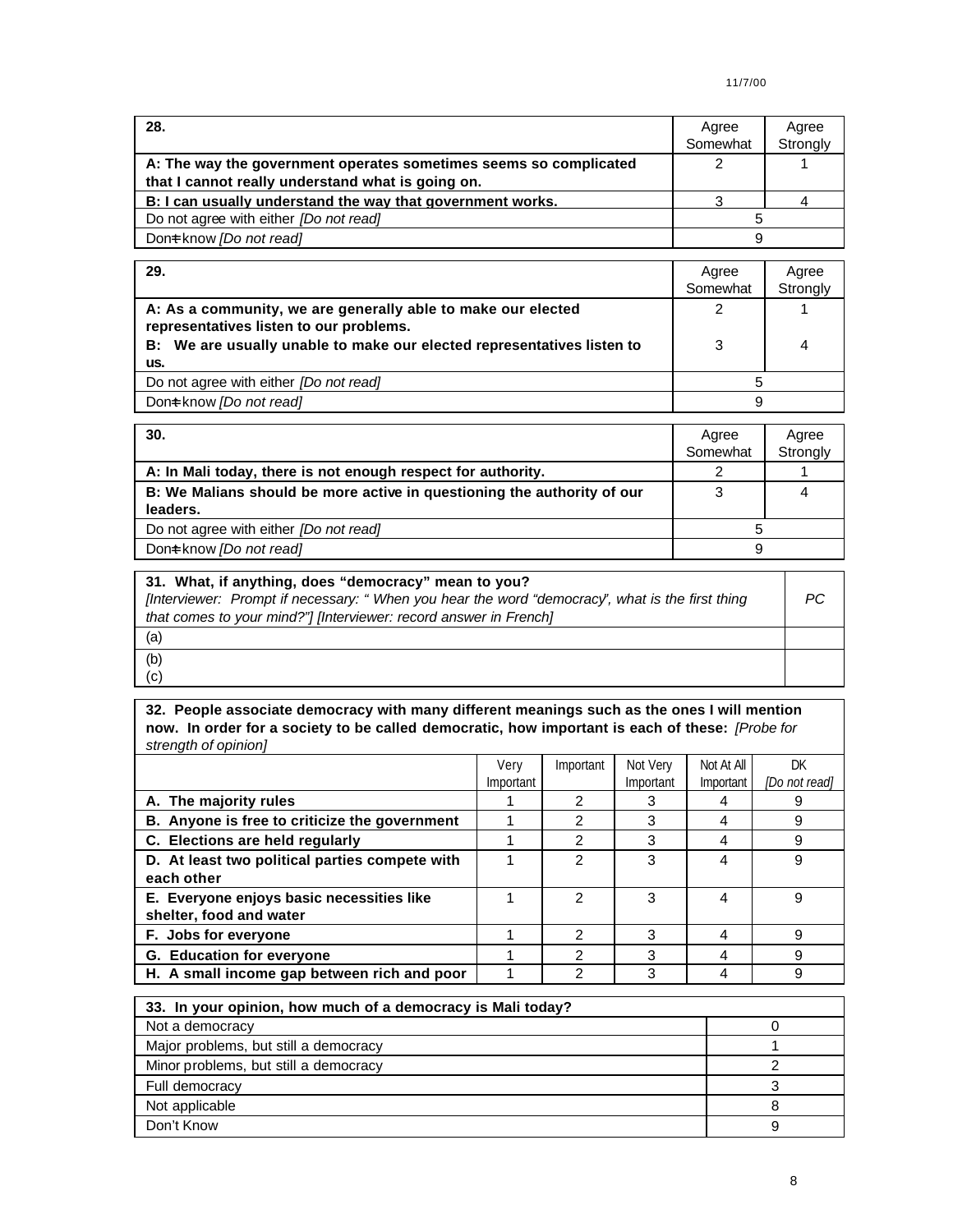| 34. Which of these three statements is closest to your own opinion?      |  |
|--------------------------------------------------------------------------|--|
| A. Democracy is preferable to any other form of government.              |  |
| B. In certain situations, a non-democratic government can be preferable. |  |
| C. To people like me, it doesn=t matter what form of government we have. |  |

#### **Now we will return to pairs of statements. Please tell me which one you agree with most. Choose Statement A or Statement B.** *[Interviewer: Probe: ADo you agree strongly or just somewhat?@]* **35**. Agree **1999 Agree 1999 Agree 1999 Agree 1999 Agree 1999 Agree 1999 Somewhat** Agree **Strongly A: It is dangerous to allow the expression of too many different points of view.** 2 1 **B: If people have different views than I do, they should be allowed to express them.** 3 4 Do not agree with either *[Do not read]* 5 Don=t know *[Do not read]* 9

| 36.                                                                                                               | Agree<br>Somewhat | Agree<br>Strongly |
|-------------------------------------------------------------------------------------------------------------------|-------------------|-------------------|
| A: All people should be permitted to vote, even if they do not fully<br>understand all the issues in an election. |                   |                   |
| B: Only those who are sufficiently well educated should be allowed to<br>vote.                                    |                   |                   |
| Do not agree with either <i>[Do not read]</i>                                                                     | 5                 |                   |
| Dont know <i>[Do not read]</i>                                                                                    | 9                 |                   |

| 37.                                                                | Agree    | Agree    |
|--------------------------------------------------------------------|----------|----------|
|                                                                    | Somewhat | Strongly |
| A: The President of Mali should be able to change the Constitution |          |          |
| whenever he chooses.                                               |          |          |
| B: In Mali, even the President should obey the Constitution.       |          |          |
| Do not agree with either <i>[Do not read]</i>                      |          |          |
| Dont know [Do not read]                                            | a        |          |

| 38.                                                                                                    | Agree    | Agree    |
|--------------------------------------------------------------------------------------------------------|----------|----------|
|                                                                                                        | Somewhat | Strongly |
| A: In Mali, it is sometimes alright for citizens to use violence in trying to<br>reach political goals |          |          |
| B: The use of violence is never justified in Malian politics                                           |          |          |
| Do not agree with either <i>[Do not read]</i>                                                          |          |          |
| Dont know <i>[Do not read]</i>                                                                         | 9        |          |

| 39.                                                                     | Agree    | Agree    |
|-------------------------------------------------------------------------|----------|----------|
|                                                                         | Somewhat | Strongly |
| A: All members of a family should hold the same political opinions.     |          |          |
| B: Every family member should be free to make up his or her own mind on | 3        |          |
| political issues.                                                       |          |          |
| Do not agree with either [Do not read]                                  |          |          |
| Dont know <i>[Do not read]</i>                                          | 9        |          |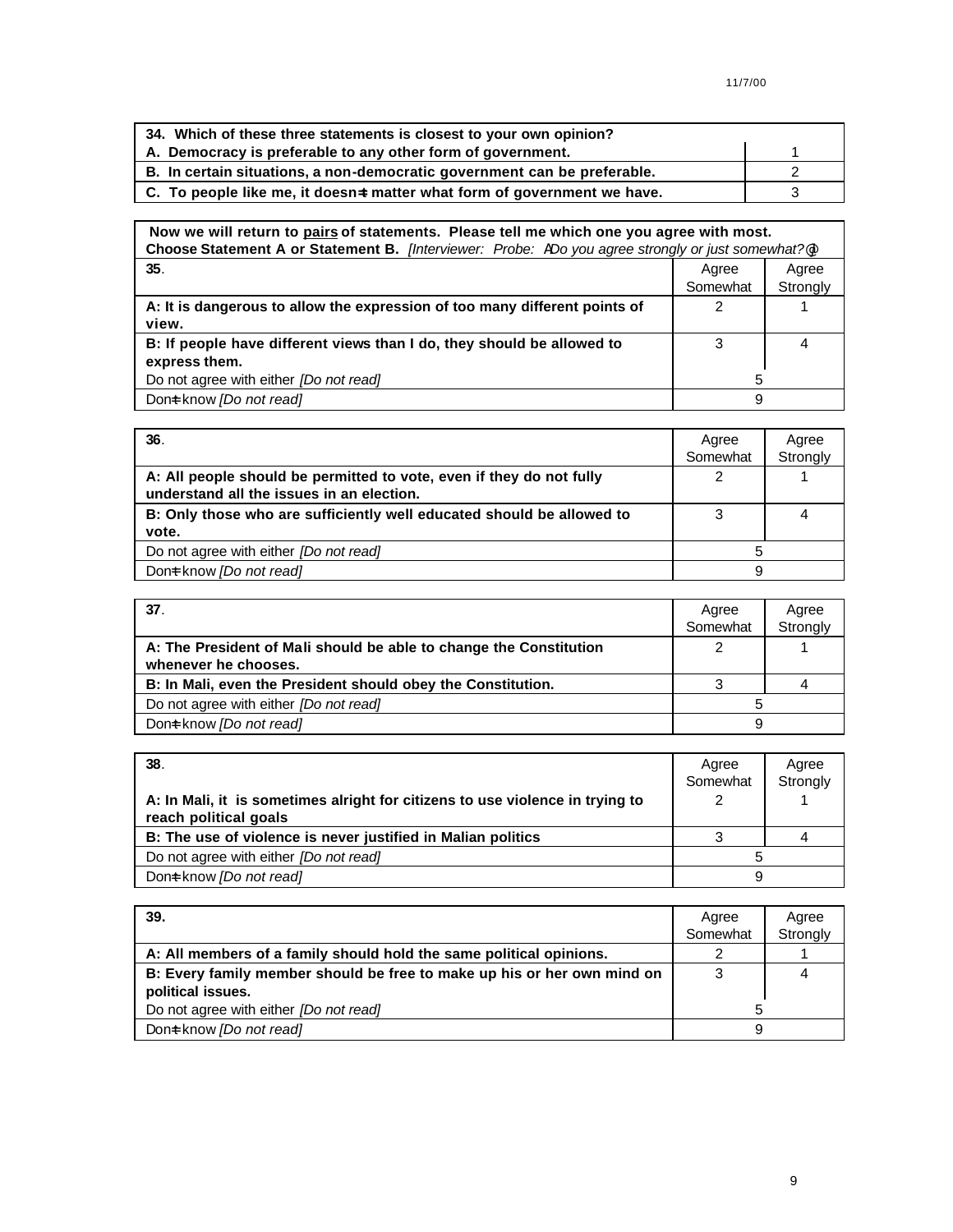| 40.<br>A: Women in Mali should have equal rights and receive the same<br>treatment as men do. | Agree<br>Somewhat | Agree<br>Strongly |
|-----------------------------------------------------------------------------------------------|-------------------|-------------------|
| B: Women have always been subject to traditional African law, and should                      |                   |                   |
| remain so.                                                                                    |                   |                   |
| Do not agree with either [Do not read]                                                        |                   |                   |
| Dont know <i>[Do not read]</i>                                                                | 9                 |                   |

**41. We are now going to discuss how much you like different kinds of government. I would like you to give marks out of ten. Let us say that the best government gets 10 out of 10 and the worst government gets 1 out of 10. What mark would you give to:**.

| A. our present system of government with free<br>elections and many parties?    |               | 3 | 4 | 5 | 6 |   |   | 10 |
|---------------------------------------------------------------------------------|---------------|---|---|---|---|---|---|----|
| B. the former system of military rule?                                          |               | 3 | 4 | 5 | 6 | 8 |   |    |
| C. the former colonial system (that is, when the<br>French ruled)?              |               | 3 | 4 | 5 | 6 | 8 | 9 |    |
| D. the old system of government by traditional<br>rulers?                       | $\mathcal{P}$ | 3 | 4 | 5 | 6 | 8 |   |    |
| E. the system of government that you expect<br>Mali to have in five years time? | 2             | 3 | 4 | 5 | 6 | 8 |   |    |

| 42. We are going to compare our present system of government with the former system of military |
|-------------------------------------------------------------------------------------------------|
| rule. Please tell me if the following things are better or worse now than they used to be.      |

|                                                                                | Much<br>Worse | Somewhat<br>Worse | No.<br>Change | Somewhat<br><b>Better</b> | Much<br><b>Better</b> | DK.<br><b>IDo</b> not<br>read] |
|--------------------------------------------------------------------------------|---------------|-------------------|---------------|---------------------------|-----------------------|--------------------------------|
| A. People are free to say what they think.                                     |               | 2                 | 3             | 4                         | 5                     | 9                              |
| B. People can join any organization they<br>want.                              |               | 2                 | 3             | 4                         | 5                     | 9                              |
| C. Each person can freely choose who to<br>vote for without feeling pressured. |               | 2                 | 3             | 4                         | 5                     | 9                              |
| D. Ordinary people can influence what<br>government does.                      |               | 2                 | 3             | 4                         | 5                     | 9                              |
| E. Everybody is treated equally and fairly<br>by the government.               | 1             | 2                 | 3             | 4                         | 5                     | 9                              |
| F. People have an adequate standard of<br>living.                              | 1             | $\mathcal{P}$     | 3             | 4                         | 5                     | 9                              |

| 43. Some people say that we would be better off if the country was governed differently. What do<br>you think about the following options? |                      |                 |       |                   |                             |  |  |  |
|--------------------------------------------------------------------------------------------------------------------------------------------|----------------------|-----------------|-------|-------------------|-----------------------------|--|--|--|
|                                                                                                                                            | Strongly<br>Disagree | <b>Disagree</b> | Agree | Strongly<br>Agree | Don=t Know<br>[Do not read] |  |  |  |
| A. We should get rid of elections so that a<br>strong leader can decide everything.                                                        |                      | 2               | 3     | 4                 | 9                           |  |  |  |
| B. We should have only one political party.                                                                                                |                      | 2               | 3     | 4                 | 9                           |  |  |  |
| C. The army should come in to govern the<br>country.                                                                                       |                      | $\mathcal{P}$   | 3     |                   | 9                           |  |  |  |
| D. The most important decisions, for example<br>on the economy, should be left to experts.                                                 |                      | 2               | 3     | 4                 | 9                           |  |  |  |
| E. All decisions should be made by a council of<br>traditional leaders.                                                                    |                      | $\mathcal{P}$   | 3     | 4                 | 9                           |  |  |  |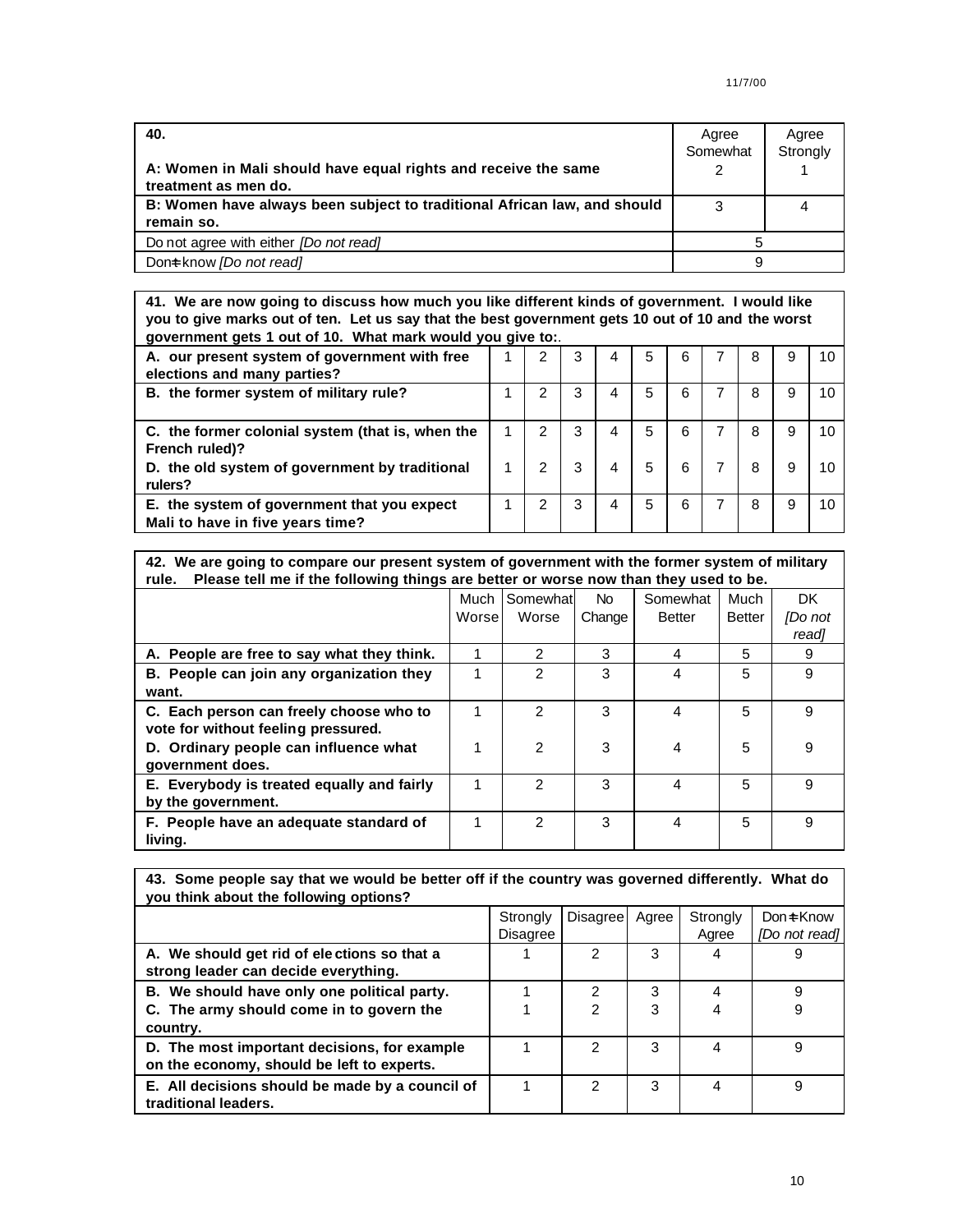| 44. Generally, how satisfied are you with the way democracy works in Mali?<br>[Interviewer: Probe to see how strongly opinion is held] |   |
|----------------------------------------------------------------------------------------------------------------------------------------|---|
| Very dissatisfied                                                                                                                      |   |
| Somewhat dissatisfied                                                                                                                  |   |
| Somewhat satisfied                                                                                                                     | з |
| Very satisfied                                                                                                                         |   |
| Not applicable [e.g. if DK to $Q$ ]                                                                                                    | Ω |
| Dont know [Do not read]                                                                                                                | 9 |
| Mali is not a democracy                                                                                                                |   |

| Once again, please choose whether you agree with Statement A or B.<br>[Interviewer: Probe: ADo you agree strongly or just somewhat@?] |          |          |
|---------------------------------------------------------------------------------------------------------------------------------------|----------|----------|
| 45.                                                                                                                                   | Agree    | Agree    |
|                                                                                                                                       | Somewhat | Strongly |
| A: Our present system of elected government should be able to deal with                                                               |          |          |
| inherited problems, even if this takes time.                                                                                          |          |          |
| B: If democracy can a produce results soon, we should try another form of                                                             | 3        | 4        |
| government.                                                                                                                           |          |          |
| Do not agree with either <i>[Do not read]</i>                                                                                         | 5        |          |
| Dont know <i>[Do not read]</i>                                                                                                        | 9        |          |

# **Let=s turn to your views on your fellow citizens.**

| 46. Generally speaking, would you say that most people can be trusted or that you must be very<br>careful in dealing with people? |  |  |  |  |
|-----------------------------------------------------------------------------------------------------------------------------------|--|--|--|--|
| Most people can be trusted                                                                                                        |  |  |  |  |
| You must be very careful                                                                                                          |  |  |  |  |
| Dont know <i>[Do not read]</i>                                                                                                    |  |  |  |  |

**I am now going to read you a list of people. I would like to know how much you trust them to do what is right.**

*[Interviewer: Probe to see whether or not views are held strongly.]*

| - -                                             |              |          |            |         |               |  |  |  |  |  |
|-------------------------------------------------|--------------|----------|------------|---------|---------------|--|--|--|--|--|
| 47. How much do you trust the following people? |              |          |            |         |               |  |  |  |  |  |
|                                                 | do not trust | distrust | trust them | I trust | DK            |  |  |  |  |  |
|                                                 | them at all  | them     | somewhat   | them a  | [Do not read] |  |  |  |  |  |
|                                                 |              | somewhat |            | lot     |               |  |  |  |  |  |
| A. Your relatives                               |              |          |            |         |               |  |  |  |  |  |
| <b>B.</b> Your neighbors                        |              |          |            |         |               |  |  |  |  |  |
| C. Someone in your own tribe                    |              |          |            |         |               |  |  |  |  |  |
| D. Malians from other tribes                    |              |          |            |         |               |  |  |  |  |  |
| <b>E. President Konare</b>                      |              |          |            |         |               |  |  |  |  |  |

| 48. How much do you trust the following institutions? |            |          |              |         |         |  |  |  |  |
|-------------------------------------------------------|------------|----------|--------------|---------|---------|--|--|--|--|
|                                                       | I do not   | distrust | I trust them | I trust | DK.     |  |  |  |  |
|                                                       | trust them | them     | somewhat     | them a  | [Do not |  |  |  |  |
|                                                       | at all     | somewhat |              | lot     | read]   |  |  |  |  |
| A. traditional rulers                                 |            |          | 3            | 4       | 9       |  |  |  |  |
| <b>B. Local Government authorities</b>                |            |          | 3            | 4       | 9       |  |  |  |  |
| C. the police                                         |            | າ        | 3            | 4       | 9       |  |  |  |  |
| D. courts of law                                      |            | っ        | 3            | 4       | 9       |  |  |  |  |
| E. political parties                                  |            | 2        | 3            | 4       | 9       |  |  |  |  |
| F. the army                                           |            | 2        | 3            | 4       | 9       |  |  |  |  |
| <b>G. the National Assembly</b>                       |            | 2        | 3            | 4       | 9       |  |  |  |  |
| H. the Electoral Commission (CENI)                    |            | っ        | 3            | 4       | 9       |  |  |  |  |
| the national broadcaster ORTM                         |            | າ        | 3            |         | g       |  |  |  |  |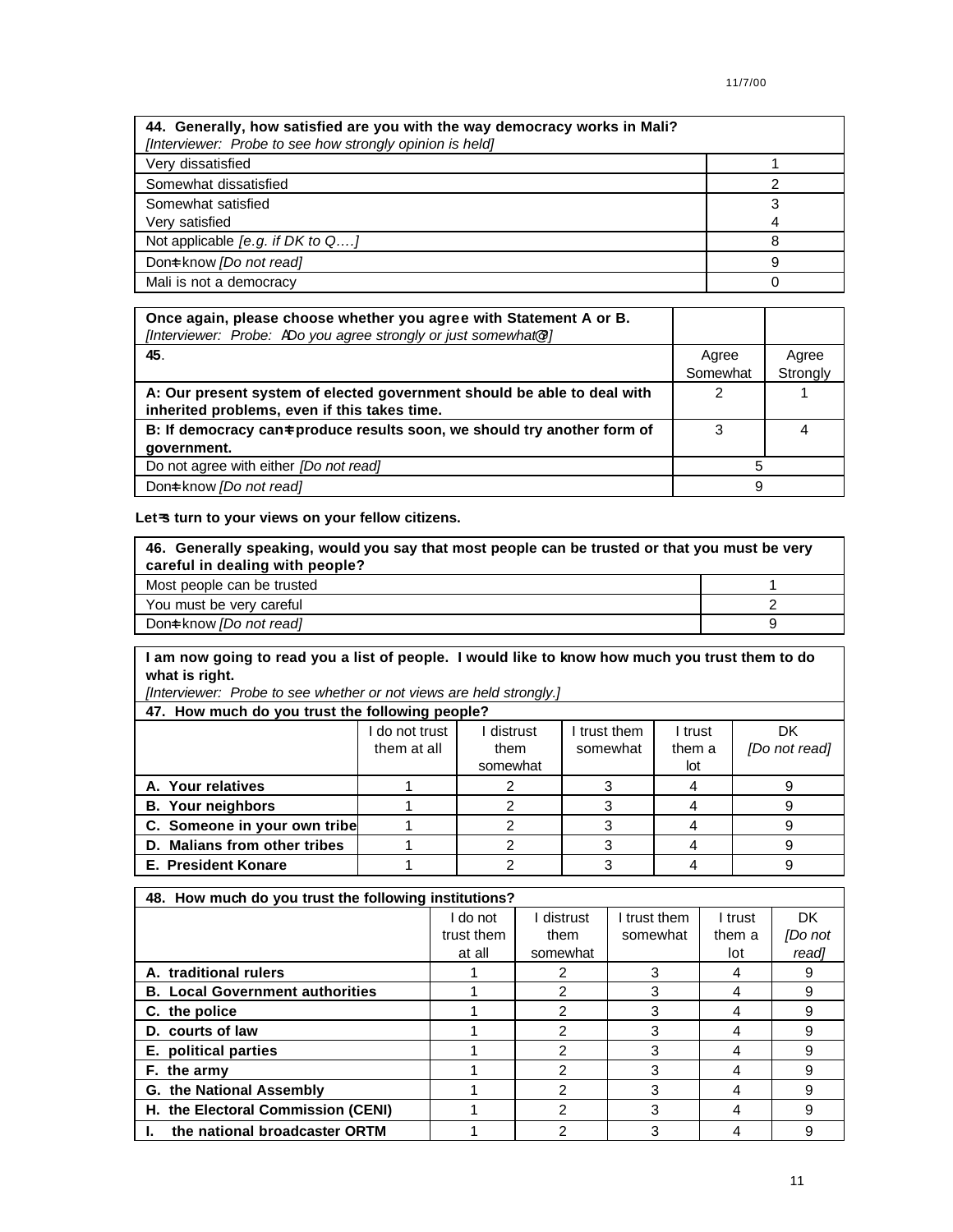| 49. And how much do you trust the following social institutions? |              |            |              |         |               |  |  |  |  |
|------------------------------------------------------------------|--------------|------------|--------------|---------|---------------|--|--|--|--|
|                                                                  | do not trust | I distrust | I trust them | I trust | DK            |  |  |  |  |
|                                                                  | them at all  | them       | somewhat     | them a  | [Do not read] |  |  |  |  |
|                                                                  |              | somewhat   |              | lot     |               |  |  |  |  |
| A. churches                                                      |              |            |              |         |               |  |  |  |  |
| <b>B.</b> mosques                                                |              |            |              |         |               |  |  |  |  |
| C. trade unions [ask urban] OR                                   |              |            | 3            |         | 9             |  |  |  |  |
| farmer organizations [ask rural]                                 |              |            |              |         |               |  |  |  |  |
| D. NGOS                                                          |              |            |              |         |               |  |  |  |  |
| E. banks                                                         |              |            |              |         |               |  |  |  |  |
| <b>F.</b> businesses                                             |              |            |              |         |               |  |  |  |  |

**50. We know that some people obey the law and others do not. In your opinion, how often do Malians break the law by engaging in the following acts?**

|                                                  | Never | Occasionally | Most of Always | DK            |
|--------------------------------------------------|-------|--------------|----------------|---------------|
|                                                  |       |              | the time       | [Do not read] |
| A. throwing rubbish in public places             |       |              |                |               |
| B. disregarding traffic signs and traffic lights |       |              |                |               |
| C. selling goods without a traders licence       |       |              |                |               |
| D. not paying for services like piped water      |       |              |                |               |
| E. evading income taxes                          |       |              |                |               |
| F. offering bribes to public servants            |       |              |                |               |

| 51. Have you ever heard about the Structural Adjustment Programme (SAP)? [Interviewer: Prompt, |  |
|------------------------------------------------------------------------------------------------|--|
| if necessary: A You know, the reforms to the economy introduced in the 1980s. <sup>@</sup>     |  |
| No $[$ If No, Go to Q.54 $]$                                                                   |  |
| Yes                                                                                            |  |

| $\,$ 52. What, in your opinion, is the Structural Adjustment Programme supposed<br>to do? |  |  |
|-------------------------------------------------------------------------------------------|--|--|
|                                                                                           |  |  |

| 53. How satisfied or unsatisfied are you with the SAP? |  |
|--------------------------------------------------------|--|
| Very unsatisfied                                       |  |
| Unsatisfied                                            |  |
| <b>Neutral</b>                                         |  |
| Satisfied                                              |  |
| Very satisfied                                         |  |
| Dont know [Do not read]                                |  |
| Not applicable <i>[i.e. if not go to Q.51]</i>         |  |

**I am again going to give you several pairs of statements. Please tell me which one you agree with most. Choose Statement A or Statement B.** *[Interviewer: Probe: ADo you agree strongly or just somewhat?@]*

| 54.                                                                         | Agree    | Agree    |
|-----------------------------------------------------------------------------|----------|----------|
|                                                                             | Somewhat | Strongly |
| A: It is not wise to plan too far ahead, because many things turn out to be |          |          |
| a matter of luck.                                                           |          |          |
| B: I always try to plan ahead because I feel I can make my plans work.      |          |          |
| Do not agree with either <i>[Do not read]</i>                               |          |          |
| Dont know [Do not read]                                                     |          |          |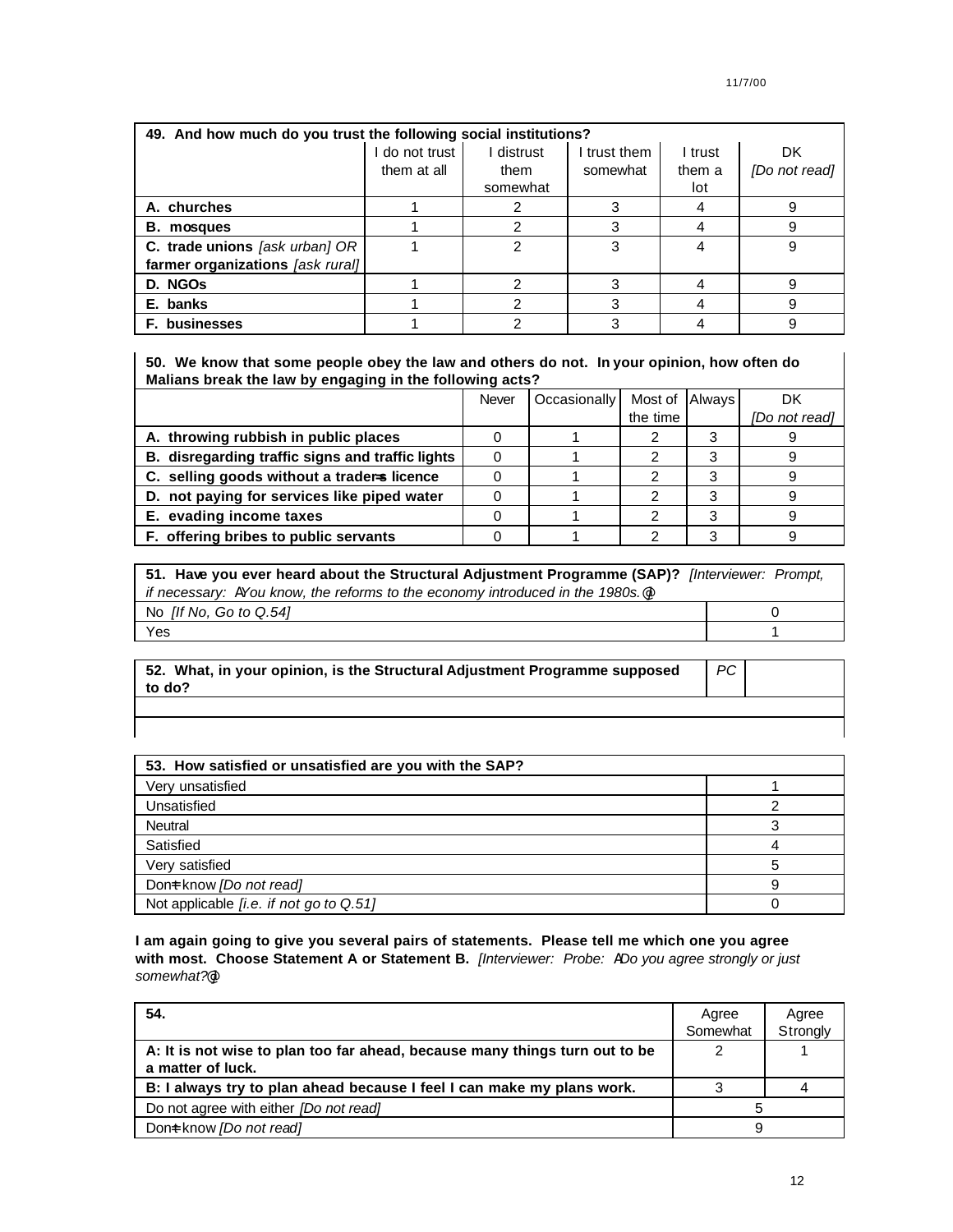| 55.                                                                                             | Agree<br>Somewhat | Agree<br>Strongly |
|-------------------------------------------------------------------------------------------------|-------------------|-------------------|
| A: People should look after themselves and be responsible for their own<br>success in life.     | ◠                 |                   |
| B: The government should bear the main responsibility for ensuring the<br>well-being of people. |                   |                   |
| Do not agree with either <i>[Do not read]</i>                                                   | 5                 |                   |
| Dont know [Do not read]                                                                         | 9                 |                   |

| 56.                                                                                     | Agree<br>Somewhat | Agree<br>Strongly |
|-----------------------------------------------------------------------------------------|-------------------|-------------------|
| A: The best way to create jobs is to encourage people to start their own<br>businesses. |                   |                   |
| B: The government should provide employment for everyone who wants to<br>work.          |                   |                   |
| Do not agree with either <i>[Do not read]</i>                                           |                   |                   |
| Dont know <i>[Do not read]</i>                                                          | 9                 |                   |

| 57.                                                                        | Agree    | Agree    |
|----------------------------------------------------------------------------|----------|----------|
|                                                                            | Somewhat | Strongly |
| A: Everyone should be free to earn as much as they can, even if this leads |          |          |
| to differences in income between people.                                   |          |          |
| B: The government should place limits on how much the rich can earn,       |          | 4        |
| even if this discourages some people from working hard.                    |          |          |
| Do not agree with either <i>[Do not read]</i>                              | 5        |          |
| Dont know [Do not read]                                                    | 9        |          |

| 58.                                                                                                      | Agree<br>Somewhat | Agree<br>Strongly |
|----------------------------------------------------------------------------------------------------------|-------------------|-------------------|
| A: In rural areas, land should be owned by the community and allocated<br>by the traditional rulers.     |                   |                   |
| B: People should be able to own their own land, including buying and<br>selling it, even in rural areas. |                   |                   |
| Do not agree with either <i>[Do not read]</i>                                                            |                   |                   |
| Dont know [Do not read]                                                                                  | 9                 |                   |

| 59.                                                                        | Agree    | Agree    |
|----------------------------------------------------------------------------|----------|----------|
|                                                                            | Somewhat | Strongly |
| A: The government's laws, policies and rules change so often that they     |          |          |
| hurt people's economic welfare.                                            |          |          |
| B: The laws, policies and rules in this country are stable enough to allow |          |          |
| people to plan for the economic future.                                    |          |          |
| Do not agree with either <i>[Do not read]</i>                              | 5        |          |
| Dont know <i>[Do not read]</i>                                             | 9        |          |

**60. I am going to read out a list of things that are important for the development of our country. In your opinion, who is responsible for providing these things? The government, private businesses, or the people themselves? Or some combination of these providers?**

|                                    | Government | <b>Private Businesses</b> | People | Combination | Don't Know |  |
|------------------------------------|------------|---------------------------|--------|-------------|------------|--|
| A. protecting the nation-s borders |            |                           |        |             |            |  |
| B. building your house             |            |                           |        |             |            |  |
| C. extending agricultural credit   |            |                           |        |             |            |  |
| D. producing and marketing cotton  |            |                           |        |             |            |  |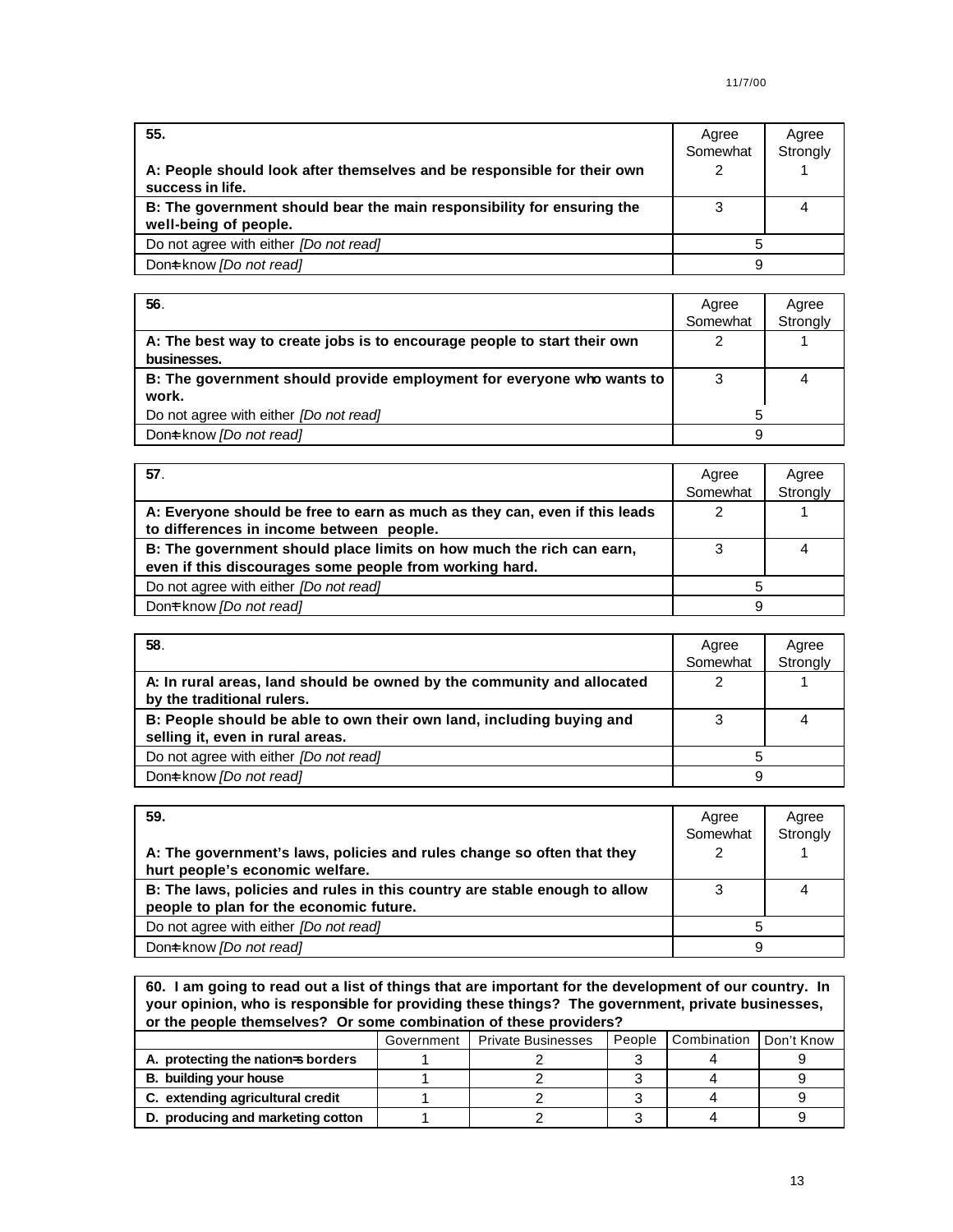|                                 | Government | <b>Private Businesses</b> | People | Combination | Don't Know |
|---------------------------------|------------|---------------------------|--------|-------------|------------|
| E. selling consumer goods       |            |                           |        |             |            |
| F. providing school and clinics |            |                           |        |             |            |
| G. creating jobs                |            |                           |        |             |            |
| H. reducing crime               |            |                           |        |             |            |

| Once again, please choose whether you agree most with Statement A or B.<br>[Interviewer: Probe: ADo you agree strongly or just somewhat?] |          |          |
|-------------------------------------------------------------------------------------------------------------------------------------------|----------|----------|
| 61.                                                                                                                                       | Agree    | Agree    |
|                                                                                                                                           | Somewhat | Strongly |
| A: It is better to have goods available in the market, even if the prices are<br>high.                                                    |          |          |
| B: It is better to have low prices, even if there are shortages of goods.                                                                 |          |          |
| Do not agree with either [Do not read]                                                                                                    |          |          |
| Dont know <i>[Do not read]</i>                                                                                                            | 9        |          |

| 62.                                                                                                  | Agree    | Agree    |
|------------------------------------------------------------------------------------------------------|----------|----------|
|                                                                                                      | Somewhat | Strongly |
| A: It is better to have free schooling for our children, even if the quality of<br>education is low. |          |          |
| B: It is better to raise educational standards, even if we have to pay school<br>fees.               | 3        |          |
| Do not agree with either <i>[Do not read]</i>                                                        |          |          |
| Dont know <i>[Do not read]</i>                                                                       | 9        |          |

| 63.                                                                                                      | Agree    | Agree    |
|----------------------------------------------------------------------------------------------------------|----------|----------|
|                                                                                                          | Somewhat | Strongly |
| A: All civil servants should keep their jobs, even if paying their salaries is<br>costly to the country. |          |          |
| B: The government cannot afford so many public employees and should<br>lay some of them off.             |          |          |
| Do not agree with either [Do not read]                                                                   | 5        |          |
| Dont know [Do not read]                                                                                  | 9        |          |

| 64.                                                                                                | Agree<br>Somewhat | Agree<br>Strongly |
|----------------------------------------------------------------------------------------------------|-------------------|-------------------|
| A: The government should retain ownership of its factories, businesses,<br>and farms.              |                   |                   |
| B: It is better for the government to sell its businesses to private companies<br>and individuals. |                   |                   |
| Do not agree with either <i>[Do not read]</i>                                                      |                   |                   |
| Dont know [Do not read]                                                                            | 9                 |                   |

| 65.                                                                                                            | Agree<br>Somewhat | Agree<br>Strongly |
|----------------------------------------------------------------------------------------------------------------|-------------------|-------------------|
| A: In order to create jobs, the government should encourage foreign<br>companies to invest in our country.     |                   |                   |
| B: The government should be wary of foreign investors because they may<br>gain control of our national wealth. |                   |                   |
| Do not agree with either [Do not read]                                                                         |                   |                   |
| Dont know <i>[Do not read]</i>                                                                                 | 9                 |                   |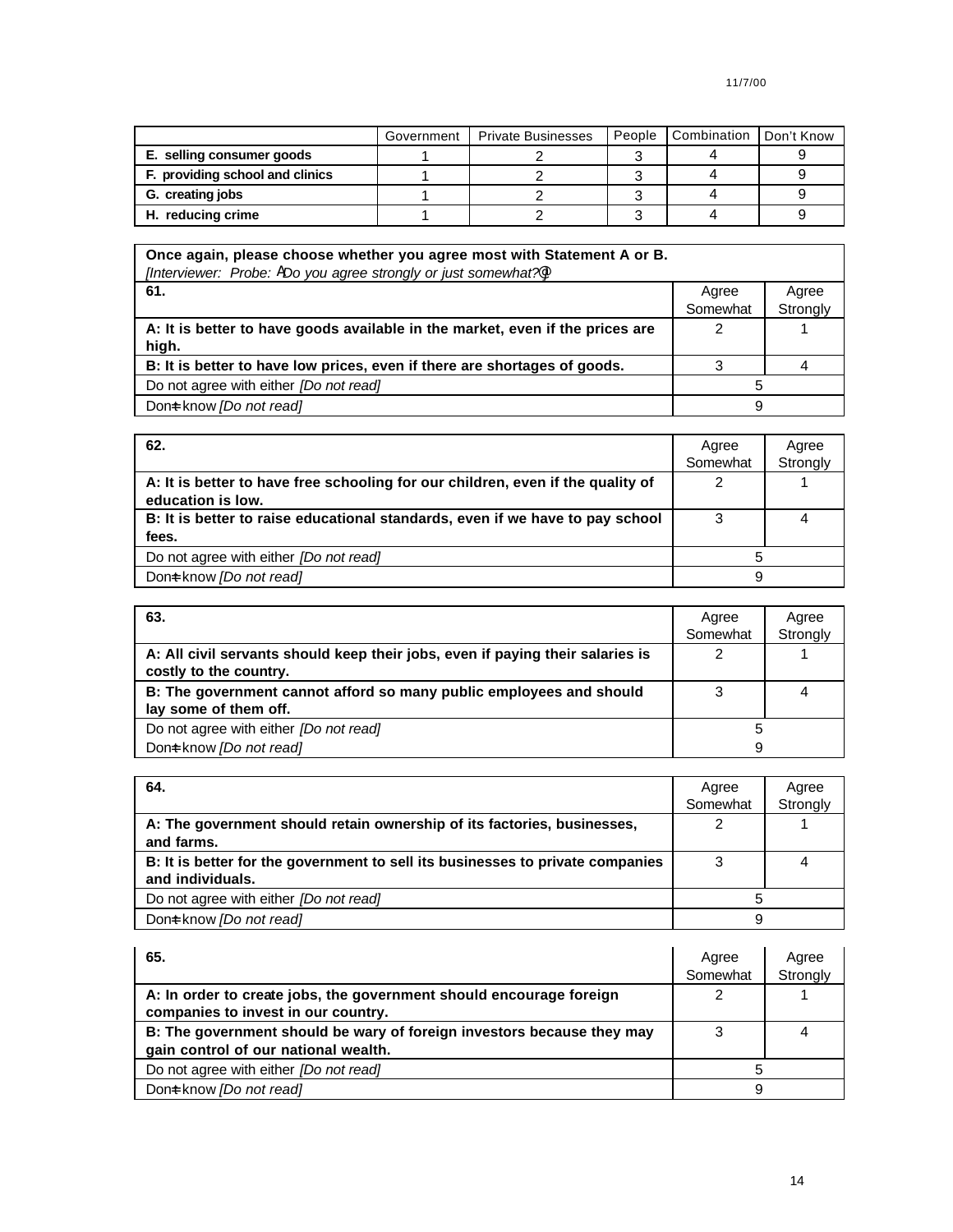| 66.                                                                             | Agree<br>Somewhat | Agree<br>Strongly |
|---------------------------------------------------------------------------------|-------------------|-------------------|
|                                                                                 |                   |                   |
| A: The costs of reforming the economy are too high; the government              |                   |                   |
| should therefore change its economic policies.                                  |                   |                   |
| B: In order for the economy to get better in the future, it is necessary for us |                   |                   |
| to accept some hardships now.                                                   |                   |                   |
| Do not agree with either <i>[Do not read]</i>                                   |                   |                   |
| Dont know <i>[Do not read]</i>                                                  | я                 |                   |

| 67.                                                                   | Agree    | Agree    |
|-----------------------------------------------------------------------|----------|----------|
|                                                                       | Somewhat | Strongly |
| A: The government-s economic policies have helped most people; only a |          |          |
| few have suffered.                                                    |          |          |
| B: The government-s economic policies have hurt most people and only  |          | 4        |
| benefited a few.                                                      |          |          |
| Do not agree with either <i>[Do not read]</i>                         |          |          |
| Dont know [Do not read]                                               | 9        |          |

| 68. <i>[If respondent chose 67B]</i> In your opinion, which group has benefited most? Single Code. |           |   |
|----------------------------------------------------------------------------------------------------|-----------|---|
| People close to the government                                                                     |           |   |
| Foreign businesses                                                                                 |           | 2 |
| <b>Rural dwellers</b>                                                                              |           |   |
| People in selected regions of Mali                                                                 |           | 4 |
| [If 4, Specify which region(s)]                                                                    | <b>PC</b> |   |
| Other                                                                                              |           | 5 |
| [If Other, Specify]                                                                                | <b>PC</b> |   |
| Not applicable [If respondent chose 67A]                                                           |           | 8 |
| Dont know [Do not read]                                                                            |           | 9 |

**69. Are you a registered voter?** *[Interviewer: If registered, circle 00 for "not applicable" for Q.70 and go to Q.71]*

| I did not register, because I chose not to                    |  |
|---------------------------------------------------------------|--|
| I wanted to register, but I was unable to do so               |  |
| I have registered to vote <i>[If registered, go to Q. 71]</i> |  |

| 70. [If not registered] Why not?             |    |
|----------------------------------------------|----|
| Not applicable [i.e. if registered]          | 00 |
| Missed registration                          | 01 |
| III health                                   | 02 |
| Absent from area                             | 03 |
| Registration process was not credible        | 04 |
| Did not have required documents              | 05 |
| Under 18 during registration                 | 06 |
| Not interested in voting                     | 07 |
| Otherwise engaged                            | 08 |
| Encountered difficulties during registration | 09 |
| Other                                        | 10 |

| 71. Understanding that some Malians choose not to vote, let me ask you: Did you<br>vote: ASK FOR EACH ONE. | No. | Yes |
|------------------------------------------------------------------------------------------------------------|-----|-----|
| A. In the Presidential election of May 1997?                                                               |     |     |
| [Interviewer: Prompt if necessary: that is, the last elections for President.]                             |     |     |
| B. In the National Assembly elections of July and August 1997?                                             |     |     |
| [Interviewer: Prompt if necessary: that is, the last elections for Parliament.]                            |     |     |
| C. In the municipal elections of 1988 or 1999?                                                             |     |     |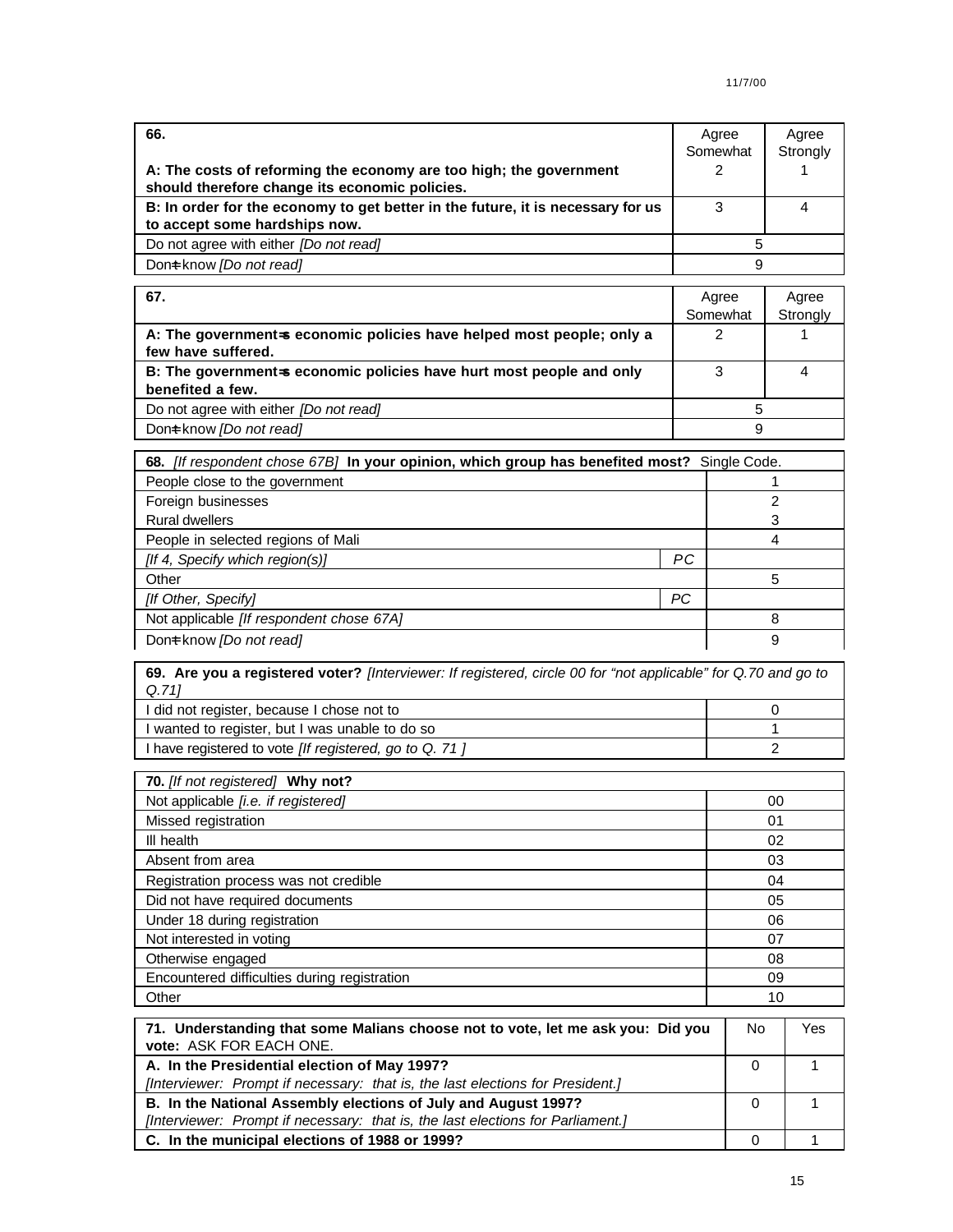| 72. What in your opinion is a Deputy to the National Assembly supposed to do? |     |  |
|-------------------------------------------------------------------------------|-----|--|
|                                                                               | PC. |  |

| 73. In your opinion, how honest or dishonest were the Presidential elections of May 1997? |  |              |             |                         |  |  |
|-------------------------------------------------------------------------------------------|--|--------------|-------------|-------------------------|--|--|
| Somewhat Dishonest<br>Very Dishonest                                                      |  | Quite Honest | Very Honest | DK <i>[Do not read]</i> |  |  |
|                                                                                           |  |              |             |                         |  |  |

| 74. Since the last election, how satisfied have you been with the performance of: |               |             |           |           |           |       |  |
|-----------------------------------------------------------------------------------|---------------|-------------|-----------|-----------|-----------|-------|--|
|                                                                                   | Verv          | Somewhat I  | Somewhat  | Verv      | <b>NA</b> | DK    |  |
|                                                                                   | unsatisfied l | unsatisfied | satisfied | satisfied | (D only)  | [dnr] |  |
| A. your Deputy in the National                                                    |               |             |           | 4         |           | 9     |  |
| Assembly?                                                                         |               |             |           |           |           |       |  |
| B. the Governor of this region?                                                   |               | າ           |           | 4         |           |       |  |
| C. the Mayor for this council are a?                                              |               | ົ           |           |           |           | 9     |  |
| D. any judge or lawyer you have                                                   |               | 2           | 3         | 4         | 0         | я     |  |
| encountered?                                                                      |               |             |           |           |           |       |  |
| E. political parties?                                                             |               | ≘           |           | 4         |           | 9     |  |
| F. The President of the Republic?                                                 |               |             |           |           |           |       |  |

**75. I will read out a list of things that people sometimes do as citizens. Please tell me how often you, personally, have done any of these things during the last five years.** 

|                                               | Never | Only | Sometimes | Often |
|-----------------------------------------------|-------|------|-----------|-------|
|                                               |       | once |           |       |
| A. attended a community meeting               |       |      |           |       |
| B. got together with others to raise an issue |       |      |           |       |
| C. attended an election rally                 |       |      |           |       |
| D. worked for a political candidate or party  |       |      |           |       |
| E. signed a petition                          |       |      |           |       |
| F. wrote a letter to a newspaper              |       |      |           |       |
| G. attended a demonstration                   |       |      |           |       |

**76. During the last five years, how often have you contacted any of the following persons for help to solve a problem?**

|                                         | Never | Only | Sometimes | Often |
|-----------------------------------------|-------|------|-----------|-------|
|                                         |       | once |           |       |
| A. a traditional ruler                  |       |      |           |       |
| <b>B. a Local Government Councilor</b>  |       |      |           | 3     |
| C. a National Assembly representative   |       |      |           | 3     |
| D. A State Assembly representative      |       |      |           | 3     |
| E. an official of a government ministry |       |      |           | 3     |
| F. a political party official           |       |      |           | 3     |
| G. a religious leader                   |       |      |           | 3     |
| H. some other influential person        |       |      |           | 3     |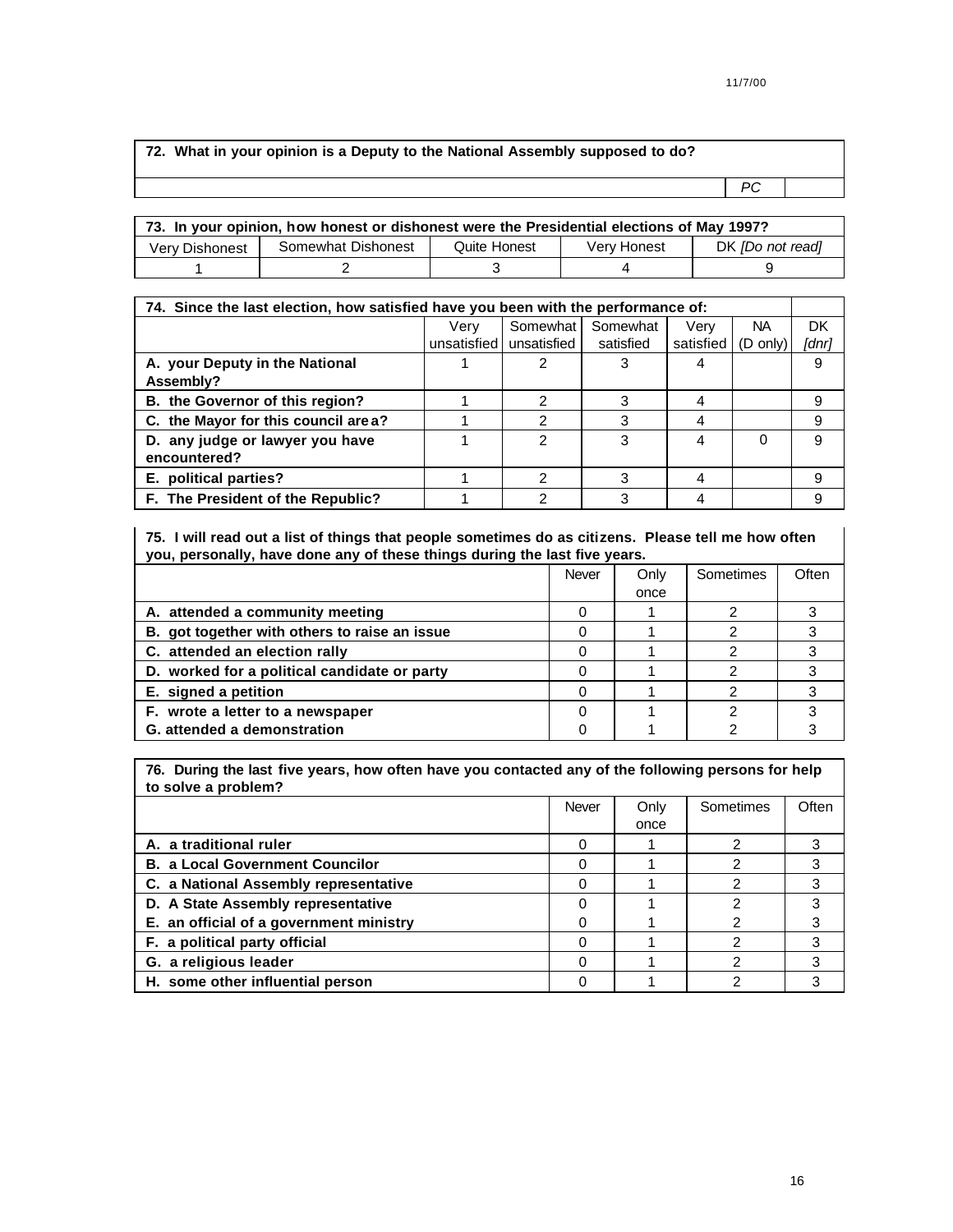| 77. On those occasions that you contacted a leader or attended a community meeting, what was<br>your main reason for doing so? |    |   |  |  |
|--------------------------------------------------------------------------------------------------------------------------------|----|---|--|--|
| To get a job or advance my career                                                                                              |    |   |  |  |
| To get help for a personal or family matter                                                                                    |    |   |  |  |
| To have a chance to work with others                                                                                           |    |   |  |  |
| To help unify our community                                                                                                    |    |   |  |  |
| To do my duty as a citizen                                                                                                     |    |   |  |  |
| To help bring services or opportunities to our community                                                                       |    | 6 |  |  |
| Not applicable                                                                                                                 |    |   |  |  |
| Other [Specify]                                                                                                                | РC |   |  |  |

| Please say whether you agree or disagree with the following statements. There are no right or<br>wrong answers. Just tell me what you think. |                             |          |       |                   |             |
|----------------------------------------------------------------------------------------------------------------------------------------------|-----------------------------|----------|-------|-------------------|-------------|
|                                                                                                                                              | Strongly<br><b>Disagree</b> | Disagree | Agree | Strongly<br>Agree | DK<br>[dnr] |
| 78A. Our constitution expresses the values and<br>aspirations of the Malian people.                                                          |                             |          | 3     | 4                 | 9           |
| 78B. Our government exercises power in a way that<br>is acceptable to the citizens of this country.                                          |                             | 2        | 3     | 4                 | 9           |
| 78C. Our government has the right to make<br>decisions that all people have to abide by, whether<br>or not they agree with them.             |                             | 2        | 3     | 4                 | 9           |

| 79. What would you do if the government took any of the following actions: |                                  |          |                                         |                                   |                                 |                             |                            |
|----------------------------------------------------------------------------|----------------------------------|----------|-----------------------------------------|-----------------------------------|---------------------------------|-----------------------------|----------------------------|
|                                                                            | Support<br>the<br>governme<br>nt | Nothing  | Contact an<br>elected<br>representative | Support an<br>opposition<br>party | Join a<br>protest or<br>boycott | Other<br>/Specify<br>below] | DK.<br>[Do<br>not<br>read] |
| A. told you which religion you<br>had to follow                            | 8                                | $\Omega$ |                                         | $\mathcal{P}$                     | 3                               |                             | 9                          |
| B. stopped you from traveling<br>freely within the country                 | 8                                | $\Omega$ |                                         | $\mathcal{P}$                     | 3                               |                             | 9                          |
| C. shut down newspapers<br>that criticized the government                  | 8                                | $\Omega$ |                                         | $\mathcal{P}$                     | 3                               |                             | 9                          |
| D. dismissed judges who<br>ruled against the government                    | 8                                | $\Omega$ |                                         | 2                                 | 3                               |                             | 9                          |
| E. suspended the National<br>Assembly and canceled the<br>next elections   | 8                                | $\Omega$ |                                         | 2                                 | 3                               |                             | 9                          |
| [If Other, Specify]                                                        |                                  |          |                                         |                                   |                                 | РC                          |                            |

| 80A. In your opinion, how easy or difficult is it to obtain the following services? [Interviewer: If: "easy" |      |      |                  |           |    |  |  |  |
|--------------------------------------------------------------------------------------------------------------|------|------|------------------|-----------|----|--|--|--|
| to Qs.80A, A-E, circle 8 for "not applicable" for Qs.80B, A-E and go to Q81]                                 |      |      |                  |           |    |  |  |  |
|                                                                                                              | Verv | Easy | <b>Difficult</b> | Very      | DK |  |  |  |
|                                                                                                              | Easy |      |                  | difficult |    |  |  |  |
| A. A birth certificate for a child                                                                           |      | っ    |                  |           |    |  |  |  |
| B. a place in primary school for a child                                                                     |      |      |                  |           |    |  |  |  |
| C. a voter registration card for yourself                                                                    |      |      |                  |           |    |  |  |  |
| D. an electricity connection for your home                                                                   |      |      |                  |           |    |  |  |  |
| E. a telephone connection (including cell phone)                                                             |      | ⌒    | 3                |           |    |  |  |  |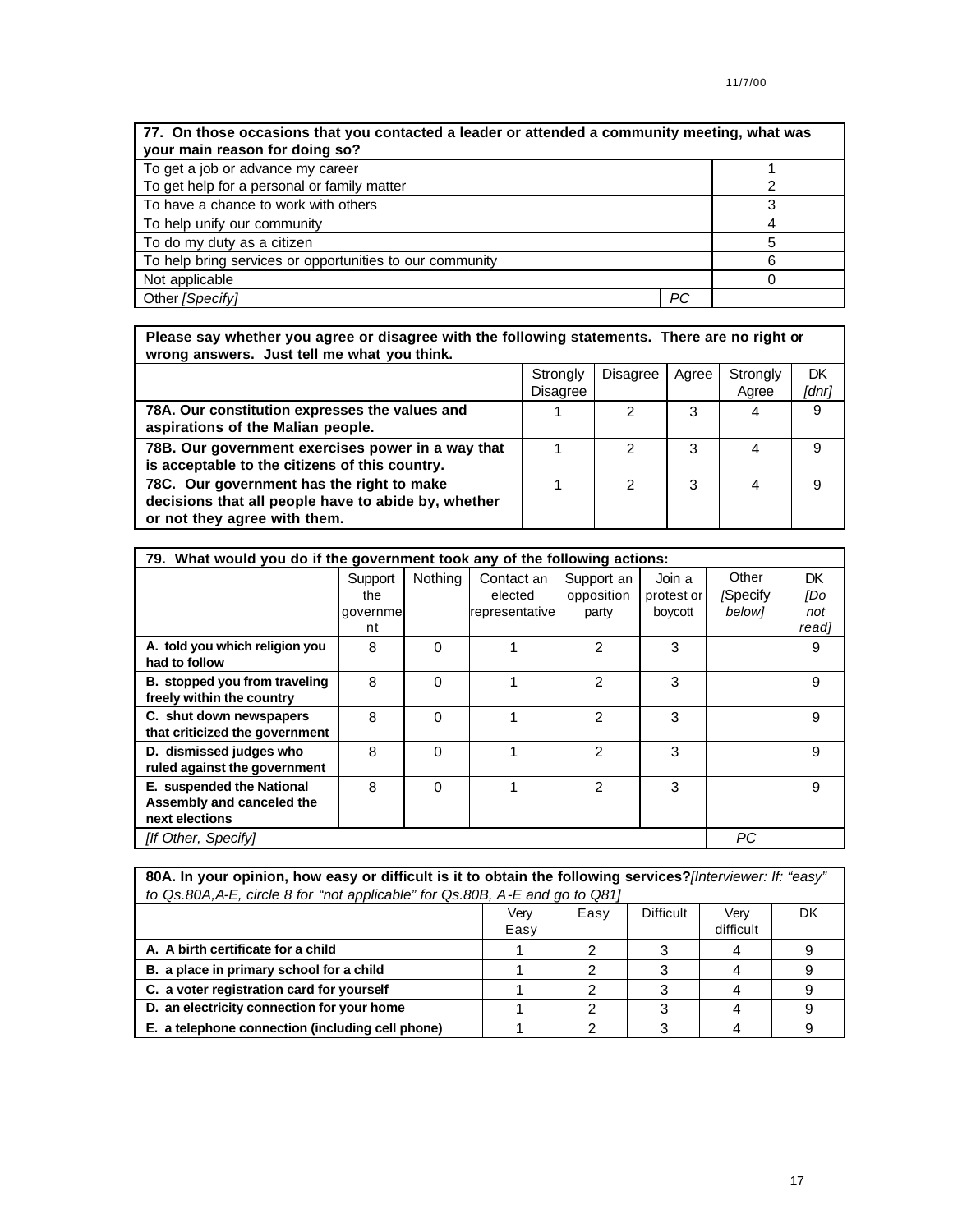| 80B. For those services that are difficult to obtain, is this due to their high cost or the long time it<br>takes to get them, or both? |      |      |             |           |    |  |
|-----------------------------------------------------------------------------------------------------------------------------------------|------|------|-------------|-----------|----|--|
|                                                                                                                                         | High | Long | <b>Both</b> | <b>NA</b> | DK |  |
|                                                                                                                                         | cost | time |             |           |    |  |
| A. A birth certificate for a child                                                                                                      |      |      | 3           | 8         | 9  |  |
| B. a place in primary school for a child                                                                                                |      |      |             |           |    |  |
| C. a voter registration card for yourself                                                                                               |      | 2    |             |           |    |  |
| D. an electricity connection for your home                                                                                              |      |      |             |           |    |  |
| E. a telephone connection (including cell phone)                                                                                        |      |      |             |           |    |  |

**Please say whether you agree or disagree with the following statements. There are no right or wrong answers. Just tell me what you think.**

|                                                                                                             | Strongly<br><b>Disagree</b> | Disagree      | Agree | Strongly<br>Agree | DK<br>[dnr] |
|-------------------------------------------------------------------------------------------------------------|-----------------------------|---------------|-------|-------------------|-------------|
| 81A. In this country, you must be very careful of what<br>you say or do with regard to politics.            |                             | 2             | 3     | 4                 | 9           |
| 81B. The best way to get ahead in this life is to have<br>contacts with important people in high places.    |                             | 2             | 3     | 4                 | 9           |
| 81C. Politicians and civil servants are trying their best<br>to look after the interests of people like me. |                             | $\mathcal{P}$ | 3     | 4                 | 9           |
| 81D. Rather than protecting his friends, the President<br>will fight corruption wherever he finds it.       |                             | 2             | 3     | 4                 | 9           |
| 81E. Bribery is not common among public officials in<br>Mali.                                               |                             | 2             | 3     | 4                 | 9           |
| 81F. The President=s region of the country gets more<br>government services than any other region.          |                             | $\mathcal{P}$ | 3     | 4                 | 9           |
| 81G. Corruption was a worse problem under the old<br>military government than these days.                   |                             | $\mathcal{P}$ | 3     | 4                 | 9           |

| 82. How often, if ever, have you been required to give a bribe, a gift, a favor or anything else in<br>return for getting something you were entitled to? |  |  |  |
|-----------------------------------------------------------------------------------------------------------------------------------------------------------|--|--|--|
| Never [If never, go to Q.89]                                                                                                                              |  |  |  |
| Once                                                                                                                                                      |  |  |  |
| A few times                                                                                                                                               |  |  |  |
| Often                                                                                                                                                     |  |  |  |

**83. Please tell me how common or rare you think corruption is within each of the following groups or organizations.** Very Common Fairly Common Fairly Rare Very Rare **DK** *[dnr]* **A. Elected leaders 1 1 2 3 4 9 B. Civil servants 1 1 1 1 2 1 3 4 1 9 C.** The police 1 1 2 3 4 9 **D. Customs agents** 1 2 3 4 9 **E. Judges** 1 1 2 3 4 9 **F. Malian businessmen** 1 1 2 3 4 9 **G. Foreign businessmen** 1 1 2 3 4 9 **H. Teachers** 2 2 3 4 9 **I. Churches** 1 1 2 3 4 9 **J. Women's organizations** 1 1 2 3 4 9 **K. Political Parties 1 1 2 3 4 9 L. Trade Unions** 1 1 2 3 4 9 **M. NGOs** 2 2 3 4 9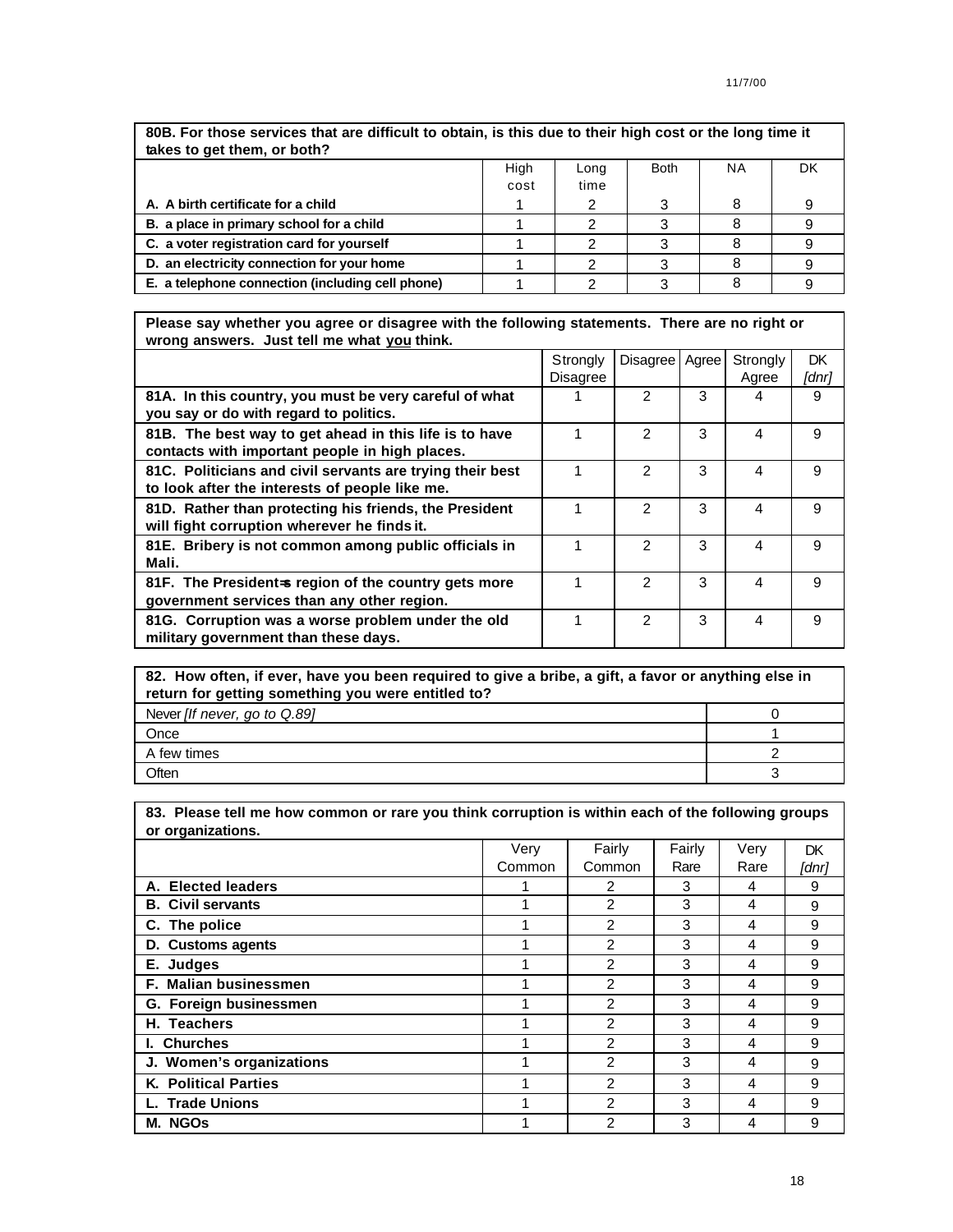| 84. In the past two years, have you or anyone else you know:    |         |              |        |      |  |  |
|-----------------------------------------------------------------|---------|--------------|--------|------|--|--|
|                                                                 | No. no- | Friend or    | Family | Yes, |  |  |
| [Interviewer: Circle all that apply]                            | one     | acquaintance | member | self |  |  |
| A. been attacked or robbed when moving about in                 | 0       |              |        | 3    |  |  |
| public?                                                         |         |              |        |      |  |  |
| B. had your/their home broken into and had<br>something stolen? |         |              | 2      | 3    |  |  |

### **85. What should a person do who is waiting for a government permit if a government official says "just be patient" ?**

| Don't worry, just wait, the permit will come<br>Offer a tip or a gift to the official<br>Use connections to influential people<br>Write a letter to the head office<br>Do what you want without the permit |                                        |  |
|------------------------------------------------------------------------------------------------------------------------------------------------------------------------------------------------------------|----------------------------------------|--|
|                                                                                                                                                                                                            |                                        |  |
|                                                                                                                                                                                                            |                                        |  |
|                                                                                                                                                                                                            |                                        |  |
|                                                                                                                                                                                                            |                                        |  |
|                                                                                                                                                                                                            |                                        |  |
|                                                                                                                                                                                                            | Do nothing because nothing can be done |  |
| Don't know                                                                                                                                                                                                 |                                        |  |
| РC<br>Other [Specify]                                                                                                                                                                                      |                                        |  |

| 86. Compared with the past, do you presently feel less safe or more safe when you go walking<br>about alone? |  |
|--------------------------------------------------------------------------------------------------------------|--|
| Much less safe                                                                                               |  |
| Somewhat less safe                                                                                           |  |
| About the same                                                                                               |  |
| Somewhat more safe                                                                                           |  |
| Much more safe                                                                                               |  |

## **Let us close with a few final questions about yourself.**

**87. We have spoken to many Malians and they have all described themselves in different ways. Some people describe themselves in terms of their language, ethnic group, religion, or gender and others describe themselves in economic terms, such as working class, middle class, or a farmer. Besides being Malian, which specific group do you feel you belong to first and foremost?** *[Interviewer: Enter respondent=s exact response, in French, on the line below]*

*PC*

**88. Here are a series of things people might say about how they see their group in relation to other Malians. There are no right or wrong answers. We are simply interested in your opinions. Please tell me whether you disagree or agree with these statements.** *[Interviewer: Probe for strength of opinion]* 

|                                                                                                | Strongly<br>Disagre<br>е | Disagre<br>e | Neither<br>Agree Nor<br><b>Disagree</b> | Agree | Strongly<br>Agree | <b>DK</b><br><b>IDo</b> not<br>read] |
|------------------------------------------------------------------------------------------------|--------------------------|--------------|-----------------------------------------|-------|-------------------|--------------------------------------|
| A You feel proud to be a                                                                       |                          |              |                                         |       |                   |                                      |
| B. It makes you proud to be called a<br>Malian.                                                |                          | 2            |                                         | 4     | 5                 |                                      |
| C. People who were not born in this<br>country should be allowed to<br>become Malian citizens. |                          | っ            | 3                                       |       | 5                 |                                      |

| 89. Let us suppose that you had to choose between being a Malian and being a<br>these two groups do you feel most strongly attached to? | . Which of |
|-----------------------------------------------------------------------------------------------------------------------------------------|------------|
| Malian                                                                                                                                  |            |
| Identity group                                                                                                                          |            |
| Dont know                                                                                                                               |            |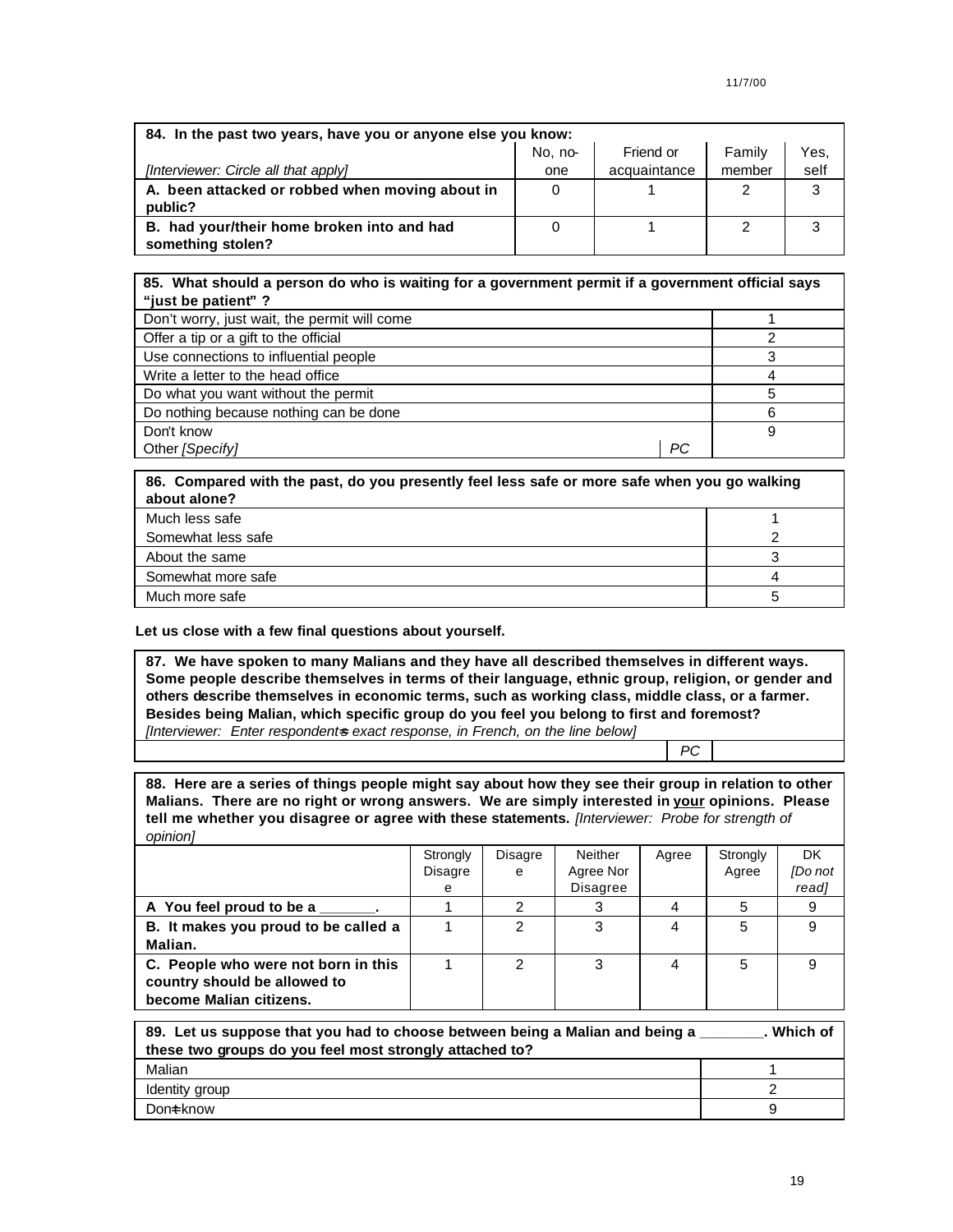| other groups in this country? [Probe for strength of opinion] |  |  |
|---------------------------------------------------------------|--|--|
| Much worse                                                    |  |  |
| Worse                                                         |  |  |
| About the same                                                |  |  |
| <b>Better</b>                                                 |  |  |
| Much better                                                   |  |  |
| Dont know [Do Not Read]                                       |  |  |

| 91. In your opinion, how often are _______ [respondent's identity group] treated unfairly by the<br>government? |  |  |
|-----------------------------------------------------------------------------------------------------------------|--|--|
| Always                                                                                                          |  |  |
| Most of the time                                                                                                |  |  |
| Some of the time                                                                                                |  |  |
| Almost never                                                                                                    |  |  |
| <b>Never</b>                                                                                                    |  |  |
| Dont know [Do Not Read]                                                                                         |  |  |
|                                                                                                                 |  |  |

| 92. Do you feel close to any political party? |  |
|-----------------------------------------------|--|
| [If No, circle 0 for Q.93, and Go to Q.94]    |  |
| <b>No</b>                                     |  |
| Yes                                           |  |

| 93. [If Yes] Which one?                                                      |  |    |
|------------------------------------------------------------------------------|--|----|
| Not applicable                                                               |  | 0  |
| Alliance for Democracy (ADEMA)                                               |  |    |
| Block of Alternative for the Renewal of Africa (BARA)                        |  | 2  |
| Democratic and Social Convention (CDS)                                       |  | 3  |
| Movement for the Independence, Renaissance and Integration of Africa (MIRIA) |  | 4  |
| National Congress for Democratic Initiative (CNID)                           |  | 5  |
| Party for Democracy and Progress or (PDP)                                    |  | 6  |
| Party for National Renewal (PARENA)                                          |  |    |
| Rally for Democracy and Labor (RDT)                                          |  | 8  |
| Rally for Democracy and Progress (RDP)                                       |  | 9  |
| Sudanese Union/African Democratic Rally (US/RDA)                             |  | 10 |
| Union of Democratic Forces for Progress (UFDP)                               |  | 11 |
| Union for Democracy and Development (UDD)                                    |  | 12 |
| РC<br>Other [Specify]                                                        |  |    |
| Dont know [Do not read]                                                      |  | 9  |

| 94. Roughly how much money do you (and your spouse together) earn per month? |    |  |
|------------------------------------------------------------------------------|----|--|
| None                                                                         |    |  |
| Less than 10,000 fcfa                                                        |    |  |
| $10,001 - 50,000$ fcfa                                                       |    |  |
| $50,001 - 100,000$ fcfa                                                      |    |  |
| $100,001 - 200,000$ fcfa                                                     |    |  |
| $200,001 - 300,000$ fcfa                                                     | 5  |  |
| $300,001 - 400,000$ fcfa                                                     | ิค |  |
| $400,001 - 500,000$ fcfa                                                     |    |  |
| More than 500,000 fcfa                                                       | 8  |  |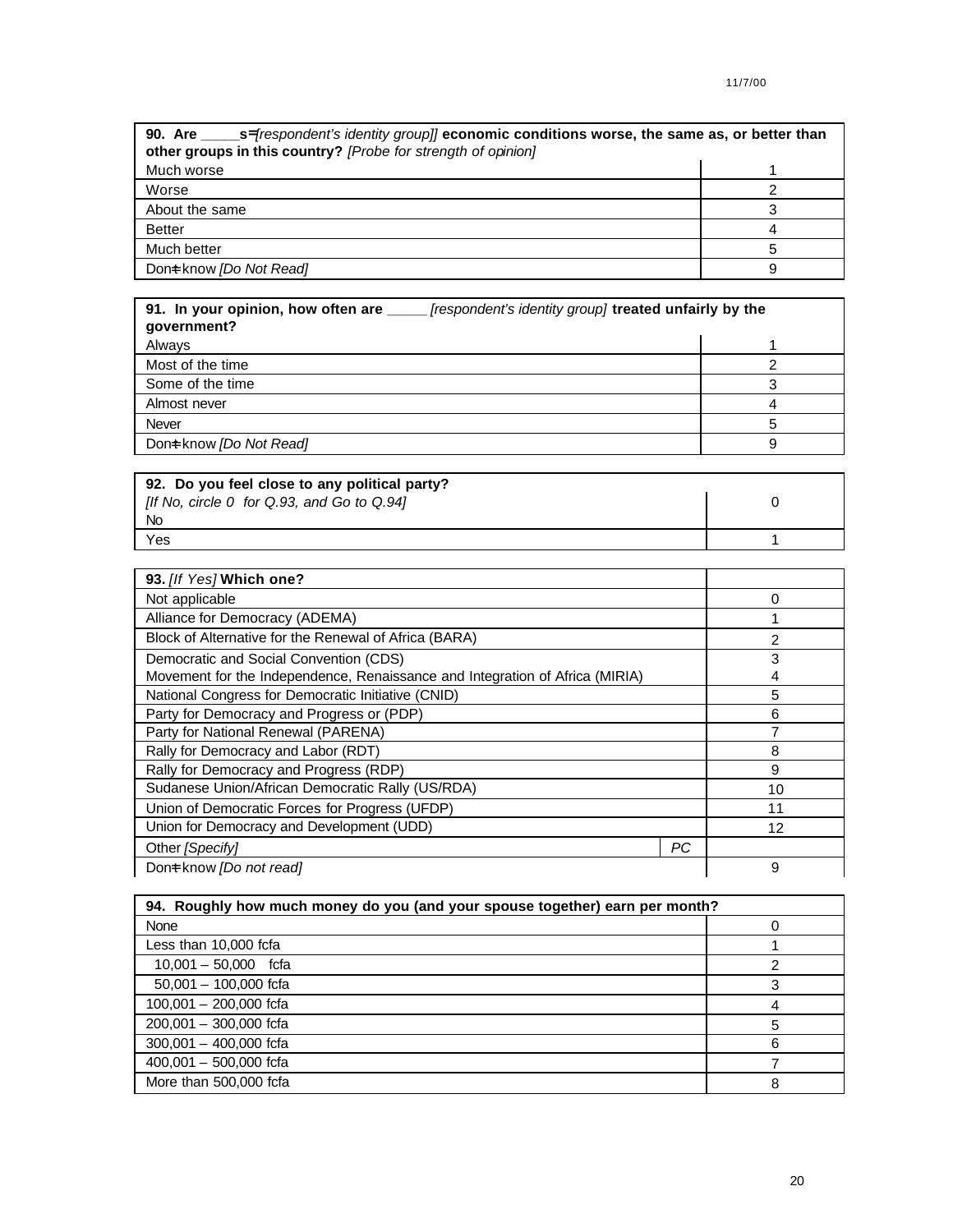| 95. How would you describe your financial situation during the past year? Did you save money,<br>spend all your income, spend some of your own savings, or borrow money? Single Code Only. |  |  |
|--------------------------------------------------------------------------------------------------------------------------------------------------------------------------------------------|--|--|
| Save                                                                                                                                                                                       |  |  |
| Spend Income ( <i>i.e.</i> , break even)                                                                                                                                                   |  |  |
| Spend Savings                                                                                                                                                                              |  |  |
| <b>Borrow</b>                                                                                                                                                                              |  |  |
| Spend Savings and Borrow                                                                                                                                                                   |  |  |

**96. On a scale of 1-10, where 1 is "poor" and 10 is "not poor", what number would you give your own household?**

*Enter number*

| 97. On an average day, roughly how much time do you spend on the following activities: |          |           |           |           |           |
|----------------------------------------------------------------------------------------|----------|-----------|-----------|-----------|-----------|
|                                                                                        | Spend no | Less than | 1-2 hours | 3-5 hours | More than |
|                                                                                        | time     | 1 hour    |           |           | 5 hours   |
| A. Working to earn money                                                               |          |           |           |           |           |
| B. Working to produce food                                                             |          |           |           |           |           |
| C. Doing household work                                                                |          |           |           |           |           |
| D. Taking care of children                                                             |          |           |           |           |           |
| E. Caring for other household                                                          |          |           |           |           |           |
| members                                                                                |          |           |           |           |           |

| 98. On an average day, how much is your daily routine affected by feeling tired, stressed or sick? |  |  |
|----------------------------------------------------------------------------------------------------|--|--|
| Not at all                                                                                         |  |  |
| A little                                                                                           |  |  |
| A lot                                                                                              |  |  |

| 99. Do you know a close friend or relative who has died of AIDS? |  |
|------------------------------------------------------------------|--|
| <b>No</b>                                                        |  |
| Yes                                                              |  |
| Will not say                                                     |  |
| Don't Know                                                       |  |

| 100. Who do you think sent us to do this interview? |  |
|-----------------------------------------------------|--|
|                                                     |  |
|                                                     |  |

Thank you so much. Your answers have been very helpful. Please be assured that they will remain confidential.

| linterviewer:<br>minute<br>and<br>_nter<br>hour<br>ır<br><b>Prview</b> .<br>nder ·<br>intel<br>п. |  |  |  |  |
|---------------------------------------------------------------------------------------------------|--|--|--|--|
|                                                                                                   |  |  |  |  |

END INTERVIEW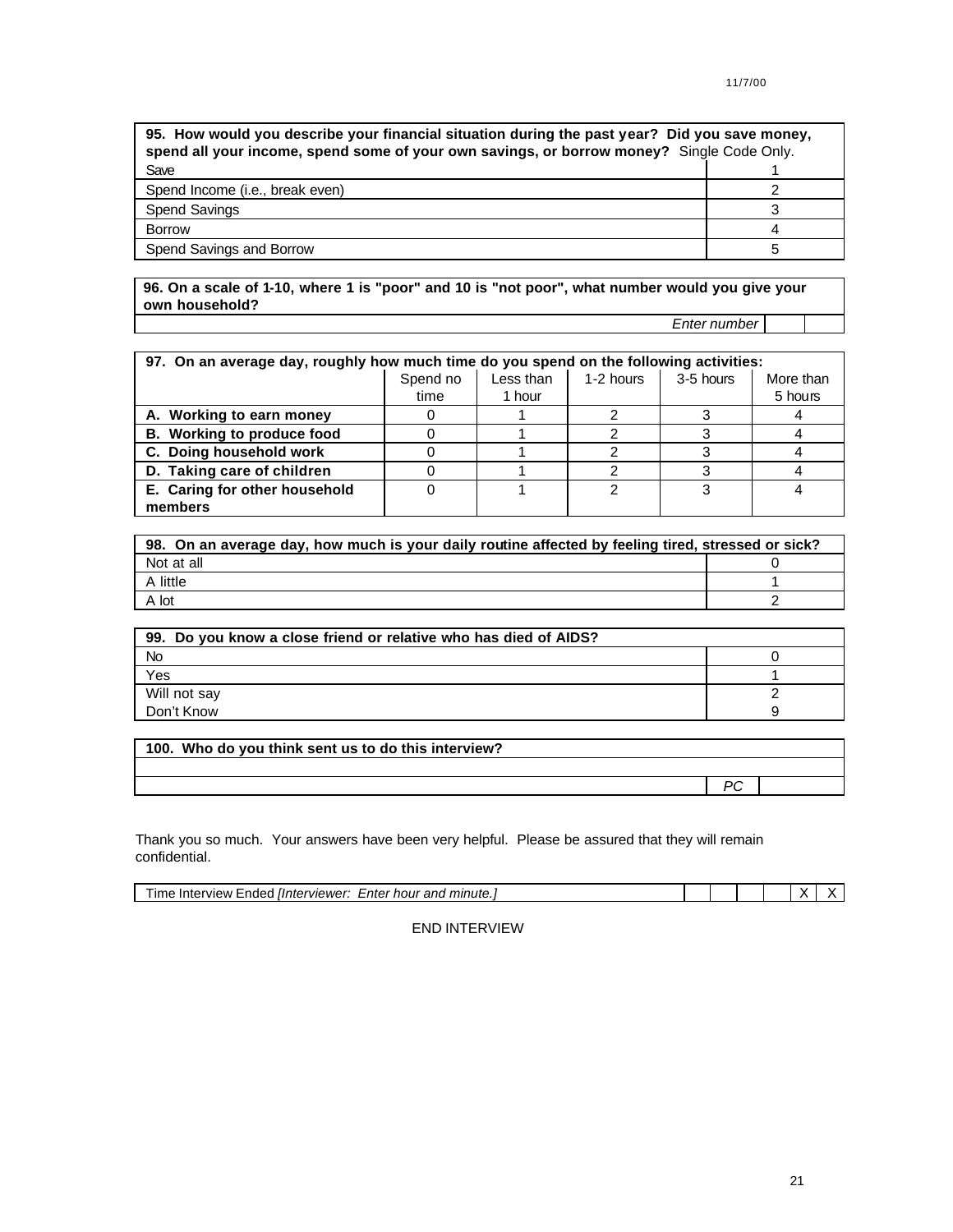## 11/7/00

## **Contextual Data**

| 101. Cercle/district |    |                 |    |
|----------------------|----|-----------------|----|
| Abeibara             | 1  | Kita            | 26 |
| Ansongo              | 2  | Kolokani        | 27 |
| Bafoulabé            | 3  | Kolondiéba      | 28 |
| Bamako               | 4  | Koro            | 29 |
| Banamba              | 5  | Koulikoro       | 30 |
| Bandiagara           | 6  | Koutiala        | 31 |
| <b>Bankass</b>       | 7  | Macina          | 32 |
| Baraouli             | 8  | Ménak a         | 33 |
| Bla                  | 9  | Mopti           | 34 |
| Bougouni             | 10 | Nara            | 35 |
| Bourem               | 11 | Niafunké        | 36 |
| Diéma                | 12 | Niono           | 37 |
| Dioïla               | 13 | Nioro           | 38 |
| Diré                 | 14 | San             | 39 |
| Djenné               | 15 | Ségou           | 40 |
| Douentza             | 16 | Sikasso         | 41 |
| Gao                  | 17 | Tenenkou        | 42 |
| Goundam              | 18 | <b>Tessalit</b> | 43 |
| Gourma-Rarhous       | 19 | Tin-Essako      | 44 |
| Kadiolo              | 20 | Tom bouctou     | 45 |
| Kangaba              | 21 | Tominian        | 46 |
| Kati                 | 22 | Yanfolila       | 47 |
| Kayes                | 23 | Yélimané        | 48 |
| Kéniéba              | 24 | Yorosso         | 49 |
| Kidal                | 25 | Youwarou        | 50 |

*[Interviewer: The following items should be completed after the interview is ended.]*

| 102. In what language was the interview conducted? |  |          |  |  |
|----------------------------------------------------|--|----------|--|--|
| Bambara                                            |  | Soninke  |  |  |
| Peul                                               |  | Tamasheq |  |  |
| Songhai                                            |  | French   |  |  |

| 103. In what type of shelter did the respondent live? |  |
|-------------------------------------------------------|--|
| Non-traditional (formal house)                        |  |
| <b>Traditional house</b>                              |  |
| Temporary structure on own plot                       |  |
| Temporary structure in backyard                       |  |
| Flat in block of flats                                |  |
| Single room in larger dwelling structure              |  |
| Other                                                 |  |

| 104. Was the roof made of: [One response only] |  |  |  |
|------------------------------------------------|--|--|--|
| Metal, tin, zinc                               |  |  |  |
| Tiles                                          |  |  |  |
| Shingles                                       |  |  |  |
| Thatch                                         |  |  |  |
| <b>Plastic sheets</b>                          |  |  |  |
| Asbestos                                       |  |  |  |
| Multiple materials                             |  |  |  |
| Could not see/could not tell                   |  |  |  |